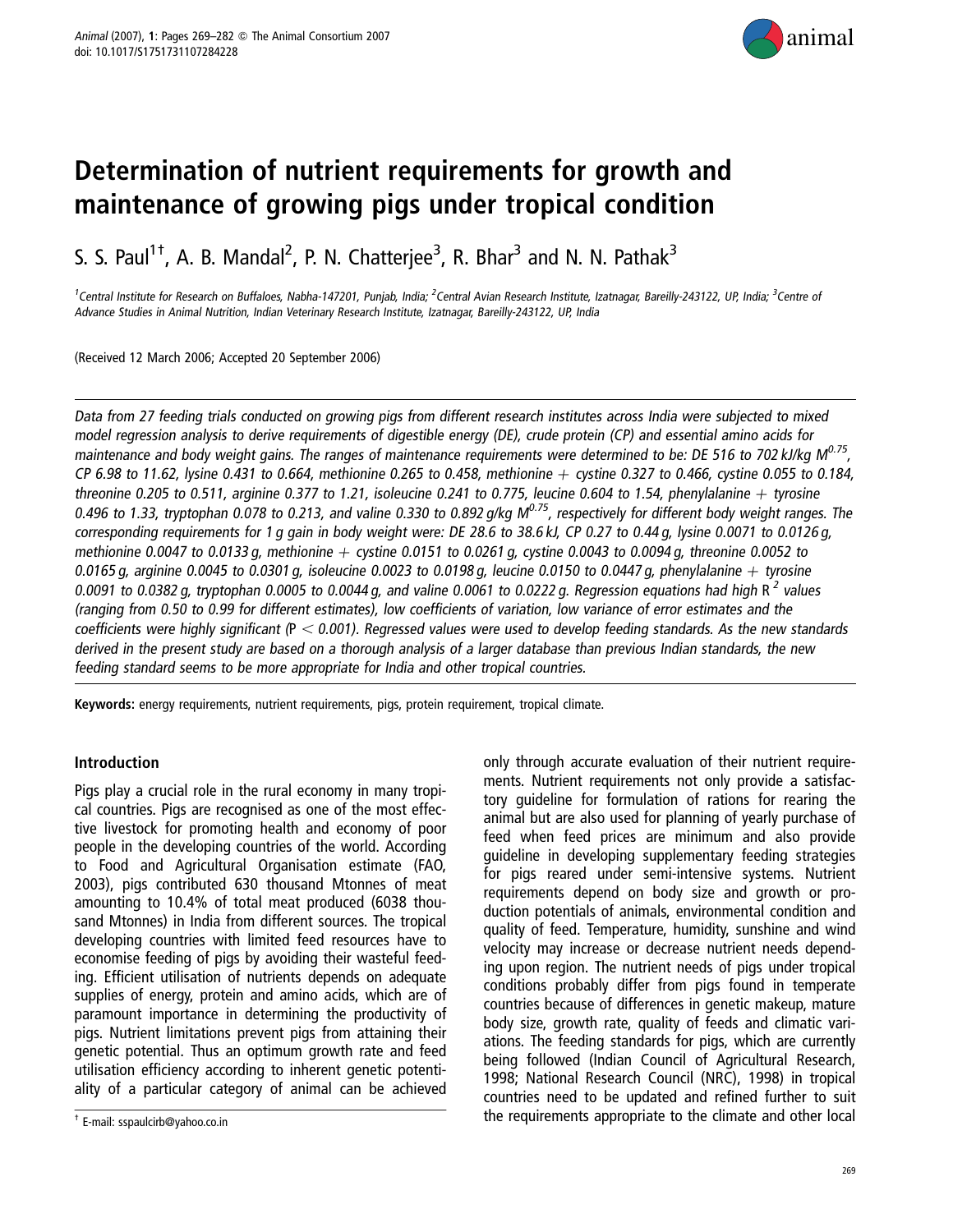factors (feedstuffs quality, breed type, growth rate, etc) as more data on nutrient intake and performance derived from feeding trials are available under different dietary and environmental situations. Several approaches are used for estimation of nutrient requirements. These include energy balance in calorimetric chamber studies, short-term nitrogen (N) and energy balance trials with metabolism trials and comparative slaughter on different feeding levels, factorial approaches from estimates of endogenous N losses in animals fed on low protein diet and analysis of intake versus performance data in feeding trials. Regression analysis of feeding trial data provides estimates of nutrient requirements of productive animals kept under normal farm feeding condition. This approach is less costly, more convenient and, most importantly, can generate nutrient requirement data for animals kept under a normal production setting, without requiring energy chambers or slaughtering of animals and hence such an approach has been widely used (Ash and Norton, 1987; Abate, 1989; Onwuka and Akinsoyinu, 1989; Yang et al., 1997a and b; Zhang and Coon, 2000; Paul et al., 2002, 2003a, b and 2004; Mandal et al., 2005; Okagbare et al., 2004). The present study was undertaken to determine energy, protein and amino acid requirements of growing pigs employing regression analysis models on combined nutrient intake and performance data of almost all of the experimental feeding trials conducted so far in India under diverse tropical feeding conditions.

# Material and methods

# Data collection

The data on digestible energy (DE) intake, crude protein (CP) intake, amino acid intake, body weight (BW), average daily weight gain (ADG) and ration composition, generated through experimental feeding trials conducted on growing pigs in different research institutes of India were collected from published reports. In some reports information was incomplete with respect to one or more of the essential variables like BW, BW change and nutrient intake. Such reports were excluded. Only those data were admitted that contained complete information with respect to BW, BW changes and nutrient intake. Finally, data from 27 studies (details presented in Table 1) representing 102 different dietary treatment groups and 652 animals were used in the present study. These studies were conducted across a wide range of locations and conditions in India. The ranges of values of different parameters are summarised in the result section. In most of the trials, energy intake was expressed in DE units and protein as CP units.

# Animals and feeding management in the feeding trials

The types of pigs included exotic purebred, indigenous non-descript, indigenous purebred or crossbred (Table 1). In most of the feeding trials pigs were fed in groups of four to 16 pigs ad libitum from a weighed allowance of

feed. Out of 27 feeding trials, data from one trial (Soren, 2002) were on 48 individual pigs and for the rest of the studies data were on performance of groups (mostly four to six animals per group). In all the experiments growing pigs (above 2 months of age) were used. In most of the studies the pigs were housed individually in pens which provided a covered area having separate arrangement for feeding and watering and an open enclosure for exercise. In a few studies pigs were housed in groups. The ration components and other details are presented in Table 1.

All animals were supplemented with a mineral mixture and vitamins in the concentrate components. The average composition of the mineral mixture was: calcium , 26%; phosphorus, 4.5%; copper 0.48%; cobalt, 0.009%; manganese 0.08%; iodine (as KI) 0.0125%; zinc, 0.8%, sodium chloride, 23.5%. The mineral mixture was included at the rate of 1.5 kg per 100 kg ration. The average composition (per g) of the vitamin mixture was retinol, 24.8 mg; riboflavin 50 mg cholecalciferol 0.3 mg. The vitamin mixture was added at the rate of 20 g per 100 kg feed. Feed intake was recorded daily in all the experiments. BW was recorded every 2 weeks. Digestion or metabolism trials were also conducted to ascertain the nutritive value of rations in all the trials. In some of the trials, animals were fed individually but only group means were reported. In all the trials digestibility or metabolism trials of 6 to 7 days duration were conducted on individual animals but only group means were reported. During digestion trials pigs were placed in metabolism cages individually for separate collection of faeces and urine. Representative samples of feed offered, residue left and faeces were collected daily, pooled, stored and analysed for proximate principles using standard (Association of Official Analytical Chemists, 1970) procedures. The amino acid composition of the ration was presented in some of the reports. For the rest of the studies, amino acid composition of the rations was calculated based on the amino acid content of different feed ingredients reported by different Indian workers and NRC (1998). Environmental parameters were not recorded in any of the studies. However, on the basis of the geographical locations of the experimental stations (experiment stations are between 13 $\textdegree$ N and 32 $\textdegree$ N latitude; details presented in Table 1), it can be inferred that the climate was tropical, with hot and humid weather for most of the year and yearly temperature ranges from a minimum of  $-2^{\circ}C$ to a maximum of  $48^{\circ}$ C.

# Estimation of nutrient requirements

In the present study combined data from crossbreds with improved exotic breeds, indigenous purebreeds and nondescripts were utilised. At present sufficient data on different pig breeds with different lean growth potential are not available to establish separate nutrient requirement for a different lean growth category of pigs, if any, on these animals.

During preliminary analysis, it was observed that regression analysis of whole data resulted in relatively lower overall predictability than when analysis was done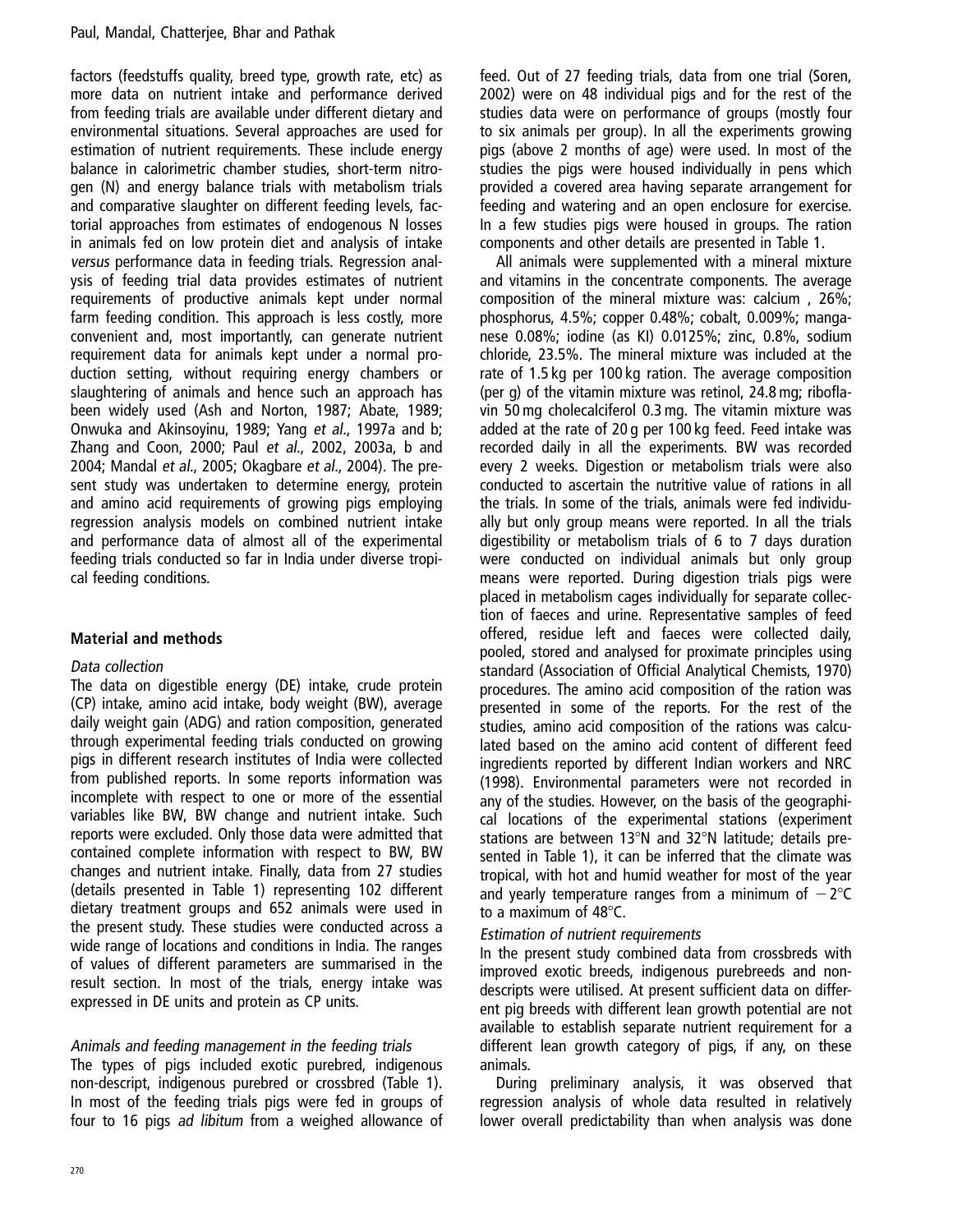|                                    |                             | Table 1 Description of the database used to develop prediction equations for energy, protein and amino acid requirements of Indian pigs                                          |                          |                                                             |                           |                          |                                                                                                        |                                                                                   |
|------------------------------------|-----------------------------|----------------------------------------------------------------------------------------------------------------------------------------------------------------------------------|--------------------------|-------------------------------------------------------------|---------------------------|--------------------------|--------------------------------------------------------------------------------------------------------|-----------------------------------------------------------------------------------|
| Source                             | Study type                  | Experimental design and dietary treatments                                                                                                                                       | No. of pigs <sup>t</sup> | Genotype                                                    | Live weight<br>range (kg) | Sex                      | Diet source                                                                                            | Measured criterion                                                                |
| Agarwal et al., Growth cum<br>1982 | feeding trial               | T2-30% maize replaced by wheat bran (WB)<br>Complete randomised design T1-standard diet<br>T3-60% maize replaced by WB                                                           | 48(3)                    | Landrace                                                    | $14 - 69$                 | ٤                        | Maize, GNC, fish meal, wheat bran,<br>mineral, vitamin mix                                             | Digestibility, proximate composition,<br>CP, DE, feed intake, ADG                 |
| Yadav et al.,<br>1993              | feeding trial<br>Growth cum | 500 g T2-50% CM + radish ad lib T3-25%<br>Experiment 1 Randomised block design T1-<br>conventional CM ad lib $+$ Stylosanthes<br>$CM +$ radish ad lib.                           | 12(3)                    | Crossbred                                                   | $16.9 - 29$               | Σ                        | GNC, fish meal, mineral and<br>Maize, wheat bran, rice polish,<br>vitamin mix, Stylosanthes,<br>radish | Digestibility, proximate composition,<br>CP, DE, feed intake, ADG                 |
|                                    |                             | Experiment 2 Fodder radish (Raphanus<br>sativus L.) diet                                                                                                                         | G                        | Mini Naga                                                   | $16.3 - 16.7$             | щ                        | Ad libitum fodder radish                                                                               | -ditto-                                                                           |
| Reddy et al.,<br>1982              | feeding trial<br>Growth cum | (16, 18 and 20% CP) and energy (3.1, 3.3<br>Experiment 1 Blocking and 3 × 3 factorial<br>arrangement of three levels of protein<br>and 3.5 Mcal DE per kg).                      | 54 (9)                   | Large White<br>Yorkshire                                    | $20 - 35$ kg              | 36 M;<br>18F             | meal, mineral and vitamin mix<br>Maize, wheat bran, GNC, fish                                          | composition, CP, DE, feed intake, ADG<br>Digestibility, proximate composition, AA |
|                                    |                             | dietary treatments consisted of three energy<br>levels (3, 3.3 and 3.5 Mcal DE per kg) each<br>Experiment 2 Randomised-block design three<br>with 18%CP                          | 36(3)                    | -ditto-                                                     | $20 - 44$                 | Σ                        | -ditto-                                                                                                | -ditto-                                                                           |
| Reddy et al.,<br>1981              | feeding trial<br>Growth cum | T1-18.73%CP, 3.1 Mcal DE/kg T2-17.78%CP,<br>3.1 McalDE per kg T3-16.69%CP, 3.0 Mcal<br>DE per kg                                                                                 | 18(3)                    | Large White<br>Yorkshire                                    | $35 - 60$                 | $F + 6M$<br>$\tilde{c}$  | meal, de-oiled rice bran, mineral<br>Maize, wheat bran, GNC, fish<br>and vitamin mix                   | Digestibility, proximate composition,<br>CP,DE, feed intake, ADG                  |
| Pathak and<br>Ranjhan,<br>1973     | feeding trial<br>Growth cum | (Shorea robusta) seed meal T3-100% maize<br>based diet T2-50% maize replaced by sal<br>Randomised block design T1-control-maize<br>replaced by sal seed meal                     | 12(3)                    | 5,                                                          | $39 - 90$                 | щ                        | meal, de-oiled sal seed meal,<br>Maize, wheat bran, GNC, fish<br>mineral and vitamin mix               | Digestibility, proximate composition,<br>CP, DE, feed intake, ADG                 |
| Hati et al.,<br>2000               | feeding trial<br>Growth cum | maize replaced by marua (Eleusine caracana),<br>CM; T2, T3 and T4-33.3, 66.6 and 100% of<br>Complete randomised design T1-standard<br>respectively                               | 32 (4)                   | Large White<br>Yorkshire                                    | $16 - 75$                 | Σu                       | Maize, wheat bran, GNC, fish<br>meal, marua, mineral and<br>vitamin mix                                | Digestibility, proximate composition,<br>CP, DE, feed intake, ADG                 |
| Kumar et al.,<br>2000              | feeding trial<br>Growth cum | by cooked soybean meal; T3-similar to T2 except<br>CM with 6.5% fish meal; T2- fish meal replaced<br>Complete randomised design T1-standard<br>it was fortified with lys and met | 27(3)                    | indigenous<br>Tamworth ×                                    | $13.5 - 41$               | ٤                        | mineral and vitamin mix, Lys, met<br>meal, cooked soya-bean meal,<br>Maize, wheat bran, GNC, fish      | Digestibility, proximate composition,<br>CP,DE, feed intake, ADG                  |
| Prasad et al.,<br>1991             | feeding trial<br>Growth cum | T4-20, 40 and 60% of niger cake replaced with<br>T1- conventional CM with niger cake; T2, T3 and<br>kosum (Schleichera oleosa) cake                                              | 24 (4)                   | Tamworth ×<br>indigenous<br>Landrace X                      | $18 - 89$                 | $M + 12F$<br>$\tilde{c}$ | Maize, GNC, fish meal, niger cake,<br>kosum cake, mineral and<br>vitamin mix                           | Digestibility, proximate composition,<br>CPDE, feed intake, ADG                   |
| Bhakt et al.,<br>1991              | feeding trial<br>Growth cum | 15% of treated sal (Shorea robusta) seed meal<br>T1-conventional CM; T2, T3 and T4 $-5$ , 10 and                                                                                 | 20(4)                    | ×<br>and Landrace<br>indigenous<br>indigenous<br>Tamworth × | $22 - 65$                 | щ                        | Maize, GNC, fish meal, wheat bran,<br>urea treated sal seed meal,<br>mineral and vitamin mix           | Digestibility, proximate composition,<br>CPDE, feed intake, ADG                   |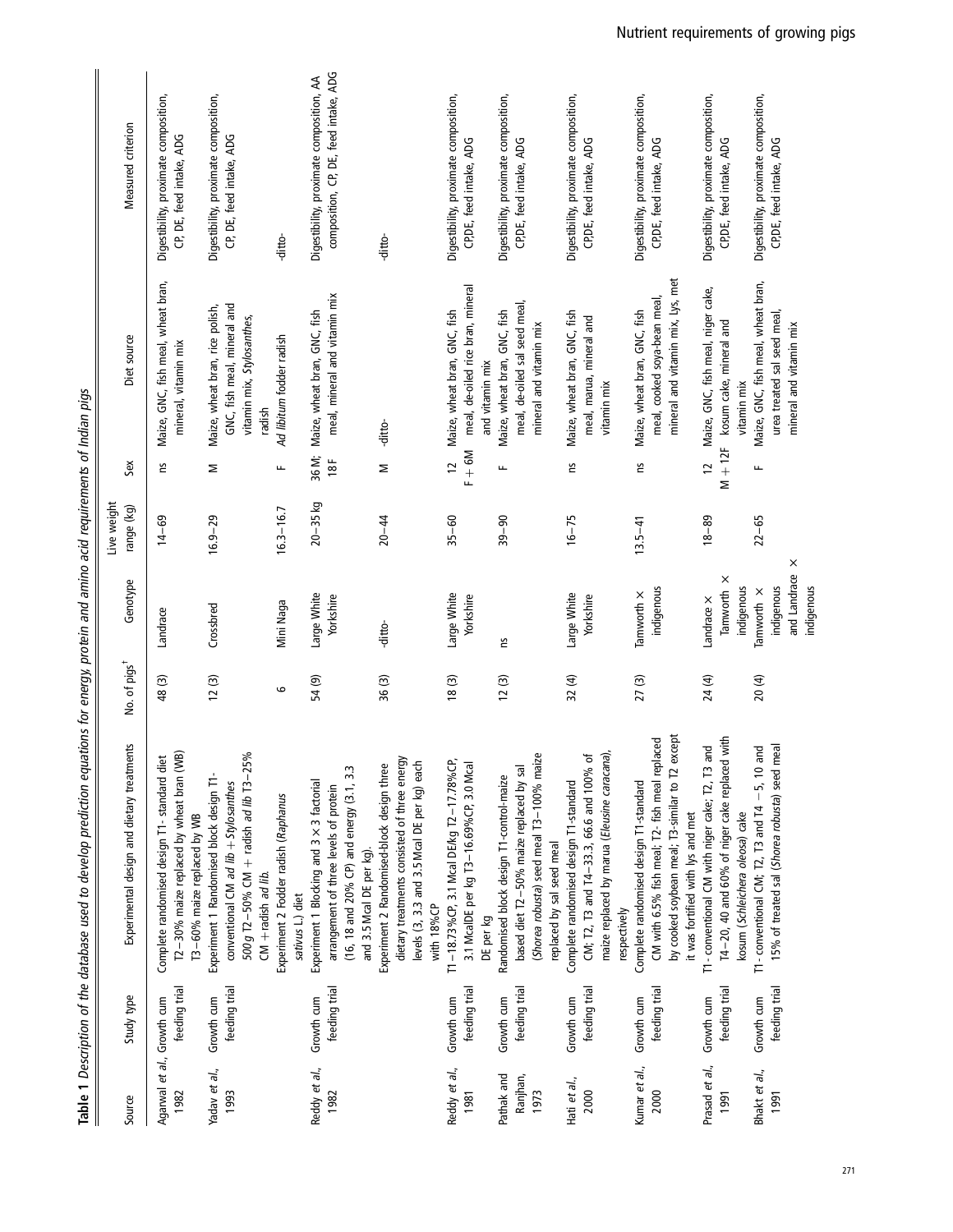| Source                        | Study type                              | Experimental design and dietary treatments                                                                                            | No. of pigs <sup>t</sup> | Genotype                                    | Live weight<br>range (kg) | Sex | Diet source                                                                                                                | Measured criterion                                                |
|-------------------------------|-----------------------------------------|---------------------------------------------------------------------------------------------------------------------------------------|--------------------------|---------------------------------------------|---------------------------|-----|----------------------------------------------------------------------------------------------------------------------------|-------------------------------------------------------------------|
| Yadav et al.,<br>1995         | feeding trial<br>Growth cum             | 2 group,<br>Exp. 1:1-Conventional CM; T2-conventional CM<br>$60\% + 40\%$ sweet potato tubers Exp. 2:<br>fed CM with or without maize | 8(2)<br>$8\ (2)$         | Crossbred                                   | $39 - 57$                 | Σ   | fish meal, mineral and vitamin mix<br>Wheat, maize, rice polish, GNC,                                                      | Digestibility, proximate composition,<br>CP, DE, feed intake, ADG |
| Yadav and                     | Gupta, 1995 feeding trial<br>Growth cum | T1- conventional CM; T2-rice polish based diet                                                                                        | 8(2)                     | Crossbred                                   | $66 - 86$                 | Σ   | Maize, rice polish, Wheat bran,<br>GNC, fish meal, meat meal,<br>mineral and vitamin mix                                   | Digestibility, proximate composition,<br>CP, DE, feed intake, ADG |
| Rao et al.,<br>1997           | feeding trial<br>Growth cum             | T1 - ad lib conventional CM; T2- ad lib Amaranthus<br>forage $+2$ kg CM                                                               | 18(2)                    | 5U                                          | $67 - 78$                 | S   | GNC, fish meal, Amaranthus<br>de-oiled sunflower cake,<br>Bajra, de-oiled rice bran,<br>forage, mineral and<br>vitamin mix | Digestibility, proximate composition,<br>CP, DE, feed intake, ADG |
| Yadav et al.,<br>1990         | feeding trial<br>Growth cum             | $2$ kg conventional CM $+$ ad lib maize fodder                                                                                        | 4(1)                     | Crossbred                                   | $117 - 138$               | Σ   | GNC, fish meal, maize fodder,<br>Maize, rice polish, Wheat bran,<br>mineral and vitamin mix                                | Digestibility, proximate composition,<br>CP, DE, feed intake, ADG |
| Sagar, 1986<br>Sharda and     | feeding trial<br>Growth cum             | comprising different levels of energy and protein<br>3 × 3 factorial arrangement of 9 treatments<br>at different stages of growth     | 45(9)                    | Middle White<br>Yorkshire                   | $10 - 75$                 | 5q  | molasses, lard, fish meal,<br>Maize, homini feed, broken<br>mineral and vitamin mix<br>rice, Wheat bran, GNC,              | Digestibility, proximate composition,<br>CP, DE, feed intake, ADG |
| Sharda et al.,                | Growth cum                              | T1- conventional CM diet; T2-10% damaged                                                                                              | 12(2)                    | Middle White                                | $18 - 80$                 | 5u  | Maize, GNC, damaged pulses,                                                                                                | Digestibility, proximate composition,                             |
| Sharda et al.,<br>1976        | feeding trial<br>Growth cum             | Four groups fed diets containing 16, 20, 22 and<br>pulses + CM                                                                        | 28(4)                    | Yorkshire<br>Crossbred                      | $14 - 52$                 | S   | fish meal, mineral and vitamin mix<br>Maize, GNC, fish meal, bone meal,                                                    | Digestibility, proximate composition,<br>CP, DE, feed intake, ADG |
| 1982b                         | feeding trial                           | 24 per cent protein                                                                                                                   |                          | (Middle White<br>Yorkshire ×<br>indigenous) |                           |     | mineral and vitamin mix                                                                                                    | CP, DE, feed intake, ADG                                          |
| Sharda and                    | Growth cum                              | T1-16% CP in growing phase and 14% CP in finishing                                                                                    | 10(2)                    | Middle White                                | $14 - 70$                 | ξ   | Maize, GNC, fish meal, bone meal,                                                                                          | Digestibility, proximate composition,                             |
| Yadav, 1977<br>Sharda et al., | feeding trial<br>Growth cum             | phase fed once a day; T2- same diet fed twice a day<br>$T1 - 18\% - 16\%$ CP; $T2 - 16\% - 14\%$ ; $T3 - 14\% - 12\%$                 | 18(3)                    | Middle White<br>Yorkshire                   | $14 - 75$                 | č   | Maize, GNC, fish meal, bone meal,<br>mineral and vitamin mix                                                               | CP, DE, feed intake, ADG<br>Digestibility, CP,DE, feed            |
| 1982a                         | feeding trial                           | CP, respectively during growing and finishing period                                                                                  |                          | Yorkshire                                   |                           |     | mineral and vitamin mix                                                                                                    | ntake, ADG, lys                                                   |
| Sharda et al.,                | Growth cum                              | One group comprised Middle White Yorkshire breed                                                                                      | 10(2)                    | Middle White                                | $15.5 - 80$               | 5q  | Maize, rice polish, wheat bran,                                                                                            | Digestibility, proximate composition,                             |
| 1981                          | feeding trial                           | diet<br>and the other indigenous pigs fed similar                                                                                     |                          | Yorkshire and<br>indigenous                 | $6.1 - 27$                |     | GNC, fish meal, maize fodder,<br>mineral and vitamin mix                                                                   | CP,DE, feed intake, ADG                                           |
| Sharda et al.,<br>1975        | feeding trial<br>Growth cum             | $^{+}$<br>T1- conventional CM; T2-5% Lucerne meal<br>$CN$ ; T3-10% Lucerne meal + CM                                                  | 18(3)                    | Middle White<br>Yorkshire                   | $14 - 50$                 | ξ   | lucerne meal, mineral and<br>Maize, GNC, fish meal,                                                                        | Digestibility, proximate composition,<br>CP, DE, feed intake, ADG |
| Yadav et al.,                 | Growth cum                              | T1-diet containing 60% maize. 20 and 40%                                                                                              |                          |                                             |                           |     | Maize, homini feed, wheat bran,<br>vitamin mix                                                                             | Digestibility, proximate composition,                             |
| 1982                          | feeding trial                           | of maize<br>were replaced by hominy feed in T2                                                                                        | 12(3)                    | Large White<br>Yorkshire                    | $13 - 62$                 | č   | GNC, fish meal, mineral and                                                                                                | CP, DE, feed intake, ADG                                          |
| Sharda et al.,<br>1979        | feeding trial<br>Growth cum             | T1-fed CM containing 5% wheat bran; T2- Fed CM<br>containing 25% wheat bran<br>and T3, respectively                                   | 10(2)                    | Middle White<br>Yorkshire                   | $14 - 70$                 | Σu  | meal, mineral and vitamin mix<br>Maize, wheat bran, GNC, fish<br>vitamin mix                                               | Digestibility, proximate composition,<br>CP, DE, feed intake, ADG |
|                               |                                         |                                                                                                                                       |                          |                                             |                           |     |                                                                                                                            |                                                                   |

Table 1 Continued

Table 1 Continued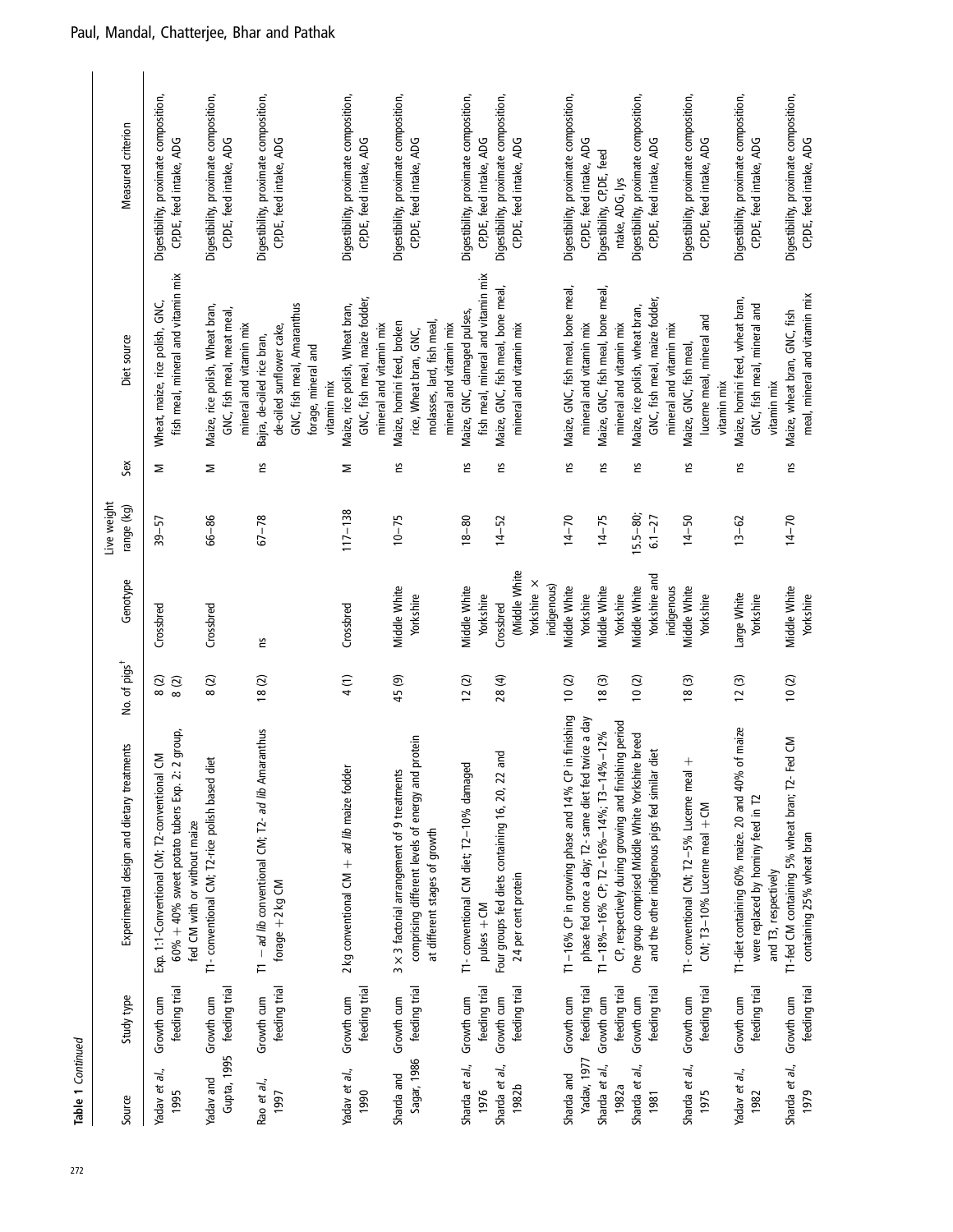| Source                    | Study type                                                 | Experimental design and dietary treatments                                                                                                                                                                                                                                | No. of pigs <sup>+</sup> | Genotype                                                                                                        | Live weight<br>range (kg) | Šex      | Diet source                                                                                                              | Measured criterion                                                                                                                                      |
|---------------------------|------------------------------------------------------------|---------------------------------------------------------------------------------------------------------------------------------------------------------------------------------------------------------------------------------------------------------------------------|--------------------------|-----------------------------------------------------------------------------------------------------------------|---------------------------|----------|--------------------------------------------------------------------------------------------------------------------------|---------------------------------------------------------------------------------------------------------------------------------------------------------|
| Sharda and                | Singh, 1981 feeding trial<br>Growth cum                    | T1-conventional CM, T2-CM with 20% Lucerne meal,<br>$T3$ -CM $+5%$ molasses; $T4$ -CM $+20%$ Lucerne<br>$\text{real} + 5\%$ molasses                                                                                                                                      | 20(4)                    | Middle White<br>Yorkshire                                                                                       | $14 - 73$                 | 5        | molasses, bone meal, mineral and<br>GNC, fish meal, lucerne meal<br>11 M, Maize, rice polish, wheat bran,<br>vitamin mix | Digestibility, proximate composition,<br>CP, DE, feed intake, ADG                                                                                       |
| Sharda and Growth cum     | Yadav, 1981 feeding trial                                  | T1-18 and 16% CP; T2-16 and 14% CP; T3-14<br>and 12% CP; T4-14%CP + Lysine and 12%<br>$CP + l$ ysine                                                                                                                                                                      | 20 (4)                   | Middle White<br>Yorkshire                                                                                       | $12 - 70$                 | Σu       | Maize, GNC, fish meal, bone meal,<br>mineral and vitamin mix, lysine                                                     | Digestibility, proximate composition,<br>CP, DE, feed intake, ADG                                                                                       |
| Sharda and Growth cum     | Yadav, 1982 feeding trial                                  | All the pigs were fed grower diet                                                                                                                                                                                                                                         | 18(3)                    | of Indigenous X<br>and 6 crossbred<br>Middle White<br>6 Middle White<br>Yorkshire, 6<br>indigenous<br>Yorkshire | $9.9 - 59$                | 2u       | Maize, GNC, fish meal, mineral<br>and vitamin mix                                                                        | Digestibility, proximate composition,<br>CP, DE, feed intake, ADG                                                                                       |
| Soren, 2002<br>Bhar, 1998 | feeding trial<br>feeding trial<br>Growth cum<br>Growth cum | Different groups were fed different plane of<br>Different groups were fed different plane of<br>energy and protein nutrition<br>energy and protein nutrition                                                                                                              | 48 (6)<br>48(3)          | indigenous<br>Landrace X<br>crossbred                                                                           | $6 - 60$<br>$25 - 60$     | N/F<br>щ | Wheat bran, maize, GNC, mineral<br>mineral and vitamin mix<br>Rice bran, maize, GNC,<br>and vitamin mix                  | CP, DE, feed intake, ADG, Amino acids<br>Digestibility, proximate composition,<br>Digestibility, proximate composition,<br>CP, DE, feed intake, AA, ADG |
|                           |                                                            | Abbreviations used: CM, concentrate mixture; GNC, groundnut cake; DE digestible energy; CP crude protein; AA amino acids; ADG average daily gain; M, male; F, female; ns $\,$ = not stated in the report.<br>Walues in parentheses indicate pumper of experimental groups |                          |                                                                                                                 |                           |          |                                                                                                                          |                                                                                                                                                         |

Table 1 Continued

Table 1 Continued

lai yruus.<br>. Values in parentheses indicate number of experimental groups. ₹ les in pai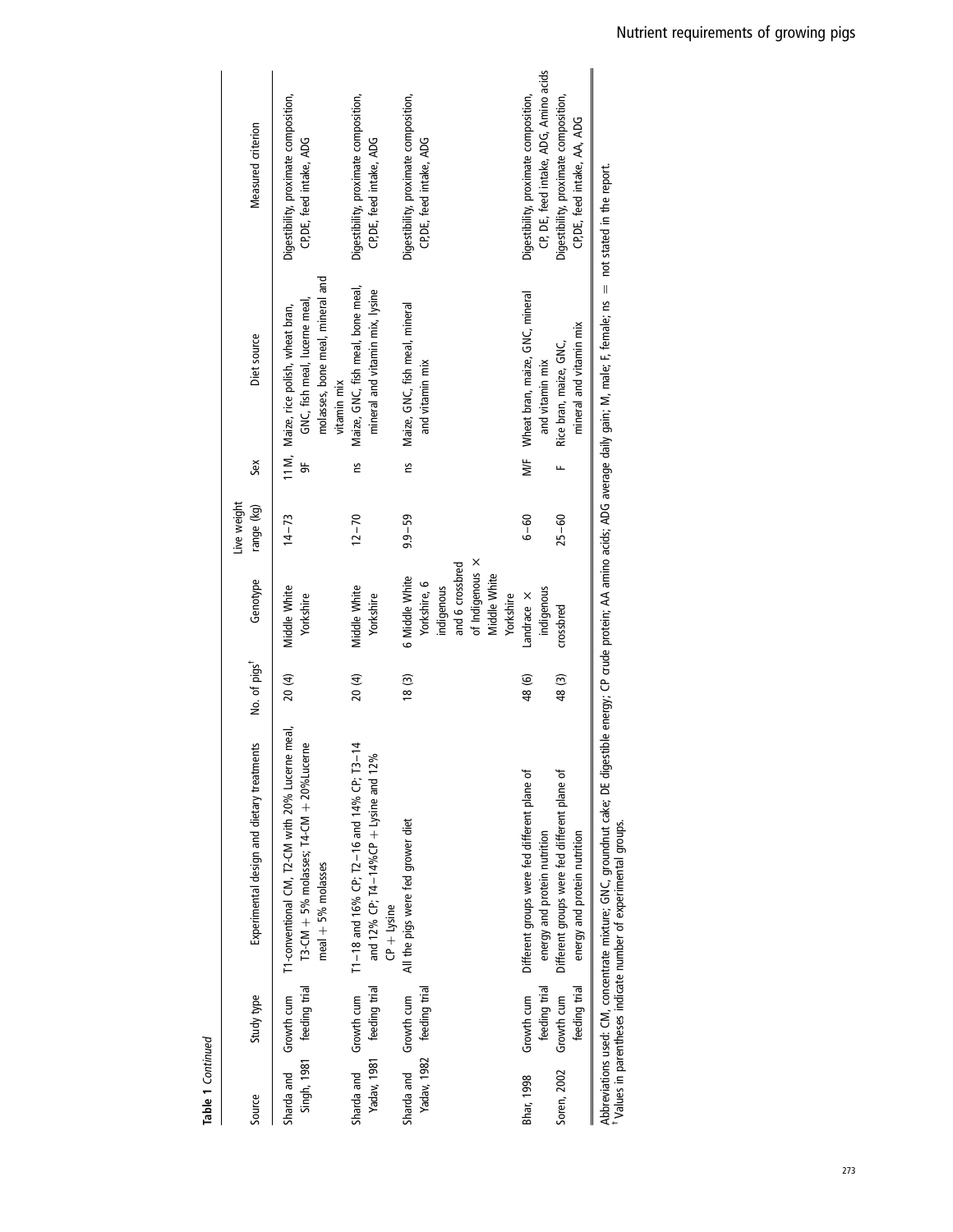separately for lower and higher BWs and there were substantial differences in estimates obtained at high and low BWs. Homogeneity of regression coefficients for different BW groups were tested using an F test (Steele and Torrie, 1984), which indicated that coefficients were different for different BW ranges groups for one or more nutrients. Hence the experimental data were arranged in four sets, i.e. for 7 to 20, 20 to 35, 35 to 60 and 60 to 127 kg BW for analysis. The BW range classes were as per the existing feeding standards being followed in India for pigs recommended by ICAR (Indian Council of Agricultural Research). The experimental data were subjected to regression analysis using the following model:  $Y = a + bX_1$ , where, Y is intake of DE, CP or amino acids, kJ or g per kg metabolic body weight ( $M^{0.75}$ ) per day;  $X_1$  is the ADG (g) per kg  $M^{0.75}$ ; the intercept, a, is an estimate of maintenance requirement; the regression coefficient, b is the estimate of requirements for BW gain (kJ or g per g gain). A similar model was also used by other workers (Ratray et al., 1974; Abate, 1989; Walter and Mao, 1989; Solis et al., 1991; Paul et al., 2002, 2003a, b and 2004) for estimation of nutrient requirements from feeding trial data.

# Statistical analyses

All regression analyses were performed using mixed liner model procedures (St-Pierre, 2001; Statistical Packages for the Social Sciences (SPSS), 2003). Mixed model analysis was chosen because the data were gathered from various published studies and therefore it was necessary to consider the study effect as a random effect in the context of a metanalytic review (because the studies represent a random sample of a larger population of studies). Mixed effects regression models were constructed with both fixed effects (slope and intercept) and random effects (slope and intercept) for the independent variable. The random effects allowed for the possibility that, in the relationship between dependent and independent variables, each study had its own slope and intercept that varied randomly from study to study. In this context, the slope and intercept from the fixed effects model represent a mean slope and a mean intercept averaged over all studies. In fitting these models, unstructured covariance was utilised. In cases where random covariances were non-significant, a reduced model without a covariance component was fitted. In instances in which the random effect of slope was not significant, slope was removed from the random model. In a mixed effects model, there is no standard definition of  $R^2$  as in standard (fixed effects) regressions. To assess overall model fit, the general linear model procedure of SPSS (2003) was used to fit a fixed effects regression of the dependent variable on the independent variable. To reflect the presence of random effects in the mixed effects models, a term representing study was added to the model. In addition, in those cases in which a random slope effect was present in the mixed effects model, a term for the interaction of the study and dependent variable was included in the model. The resultant value of  $R^2$  is reported here. A similar method was also utilised by Broderick and Clayton (1997) for construction of  $R^2$  for mixed models. The performance of derived prediction equations was evaluated using variance of error estimate  $(\sigma_2^{\text{error}})$  and its standard error, coefficient of variation (CV) of the model (square root of variance of error as % of mean of dependent variable), BIC (Schwarz's Bayesian Information Criteria), significance level of the parameters estimated and  $R<sup>2</sup>$  values (as constructed from the generalised liner model). During preliminary analysis we observed that the use of weight statement for weighted regression analysis gave the same/similar estimates when weight statements were not used. This is probably because of similar variations across studies. Hence, in the final analysis we have not used weighted regression.

Presentation of results of mixed model regression in the form of a dependent versus predictor variable graph where the regression line is shown in conjunction with the observations need adjustment of observations for lost dimensions because observations come from a multidimensional space (multiple studies) to a two dimensional plane. Adjustment of DE intake in kJ per kg metabolic body size (DEIMBS) values were made by adding each mixed model derived residuals to its corresponding predicted DEIMBS values as suggested by St-Pierre (2001).

Feeding standards were derived for nutrient requirements of different nutrients for maintenance at different BWs and for gain in BW.

# Results

# General information about the feeding trials

In the database, average BW and ADG of experimental pigs ranged from 7.01 to 127.6 kg and 43 to 684 g/day, respectively (Table 2). The mean, s.e. and range of DE concentration (MJ/kg), CP% and CP digestibility in the database were  $12.6 \pm 0.09$  (9.64 to 15.50 MJ/kg), 17.4  $\pm$  0.16% (10.4 to 24.0%) and 73.9  $\pm$  0.131% (52.4 to 86.7%), respectively. The range of each variable (Table 2) was sufficient for realistic regression analysis and is representative of diversities observed in animal and feeding situations in India.

#### Energy and protein requirements

The regression equations developed for the prediction of DE and CP requirements (Table 3) had high ( $P < 0.001$ ) significance level and  $R^2$  values. The models had low variance of error estimates ( $\sigma_2^{\text{error}}$ ), standard errors, CV and BIC. Comparison of actual versus predicted data indicated that presently derived requirements from the whole data set accurately predicted requirements of individual as well as group of pigs under varied dietary composition.

The estimated maintenance requirement of DE was in the range of 516 to 702 kJ/kg  $M^{0.75}$  for different BW ranges and the estimate from the whole database was 688 kJ/kg  $M^{0.75}$ . The estimated requirements were in the range of 28.6 to 38.6 kJ DE per g ADG for different BW ranges and the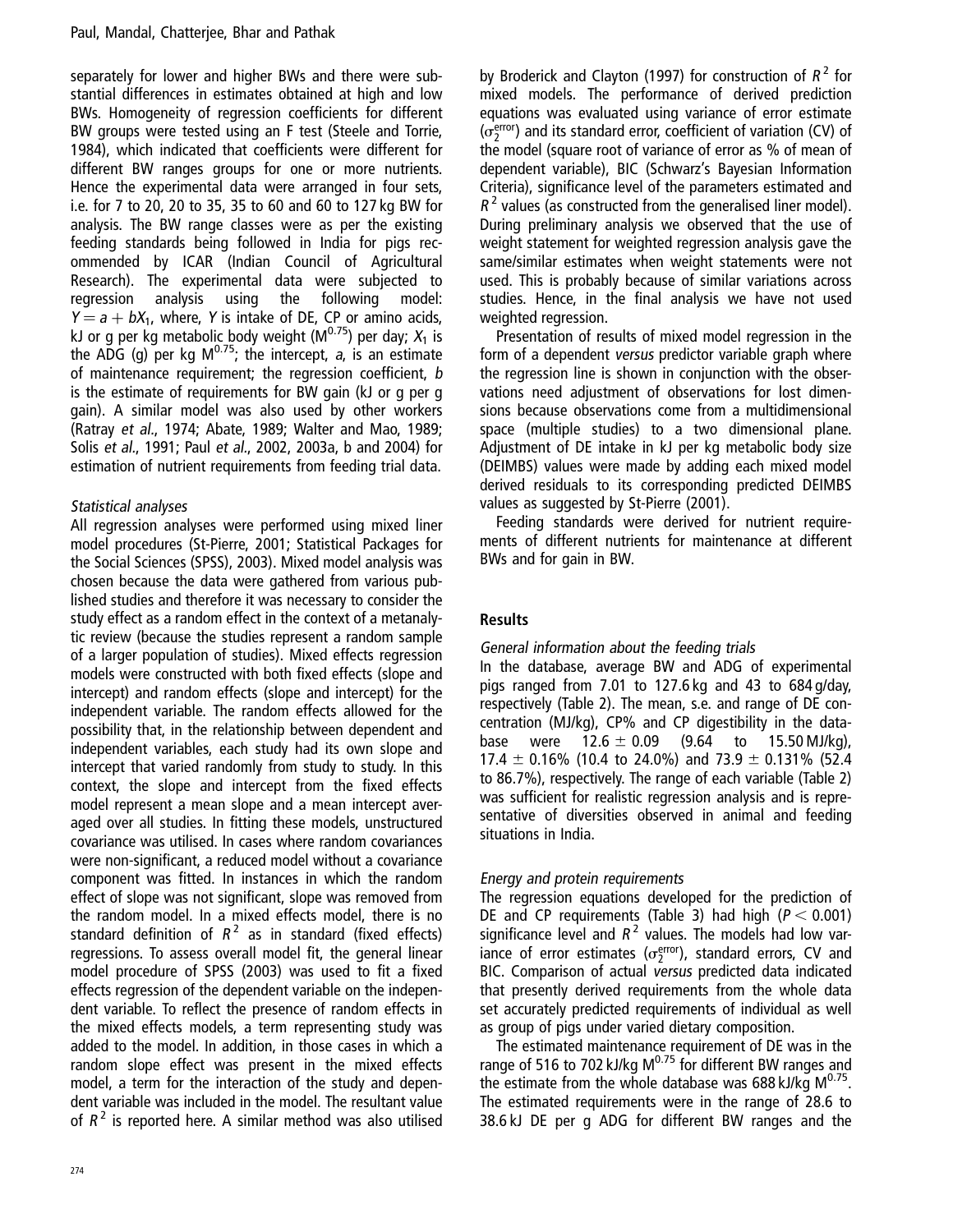Table 2 Mean values and variances of some of the variables analysed<sup>†</sup>

|                  |     |      |                    |            |                       |               |                   |            |            |            |                    |            | Amino acid |             |            |            |                    |             |
|------------------|-----|------|--------------------|------------|-----------------------|---------------|-------------------|------------|------------|------------|--------------------|------------|------------|-------------|------------|------------|--------------------|-------------|
| BW range<br>(kg) | No. |      | Average<br>BW (kg) | ADG<br>(q) | <b>DMI</b><br>(g/day) | DE<br>(kJ/kg) | <b>CP</b><br>(% ) | Lys<br>(%) | Met<br>(%) | Cys<br>(%) | $Met + cys$<br>(%) | Thr<br>(%) | Arg<br>(%) | Tryp<br>(%) | Leu<br>(%) | lle<br>(%) | $Phe + tyr$<br>(%) | Val<br>(% ) |
| $7 - 20$         | 36  | Min  | 7.01               | 43         | 280                   | 10284         | 12.1              | 0.37       | 0.08       | 0.12       | 0.49               | 0.38       | 0.41       | 0.12        | 0.66       | 0.35       | 0.65               | 0.48        |
|                  |     | Max  | 19.5               | 591        | 2033                  | 14644         | 21.8              | 0.89       | 0.64       | 0.44       | 0.91               | 0.61       | 1.25       | 0.25        | 1.82       | 0.79       | 1.46               | 0.88        |
|                  |     | Mean | 13.8               | 185        | 755                   | 12146         | 19.7              | 0.76       | 0.37       | 0.26       | 0.63               | 0.54       | 0.92       | 0.17        | 1.50       | 0.64       | 1.20               | 0.74        |
|                  |     | s.e. | 0.65               | 22.9       | 72                    | 212           | 0.39              | 0.03       | 0.03       | 0.01       | 0.03               | 0.02       | 0.08       | 0.01        | 0.12       | 0.04       | 0.08               | 0.04        |
| $20 - 35$        | 83  | Min  | 20.5               | 111        | 766                   | 9636          | 12.8              | 0.49       | 0.21       | 0.16       | 0.44               | 0.38       | 0.57       | 0.12        | 0.98       | 0.46       | 0.93               | 0.59        |
|                  |     | Max  | 34.7               | 548        | 3390                  | 15489         | 24.0              | 0.90       | 0.83       | 0.35       | 1.15               | 0.74       | 1.82       | 0.30        | 1.98       | 0.96       | 1.83               | 1.12        |
|                  |     | Mean | 30.0               | 331        | 1392                  | 12828         | 17.9              | 0.74       | 0.49       | 0.27       | 0.75               | 0.61       | 1.26       | 0.19        | 1.63       | 0.73       | 1.43               | 0.89        |
|                  |     | s.e. | 0.33               | 9.8        | 5419                  | 170           | 0.25              | 0.01       | 0.02       | 0.01       | 0.03               | 0.01       | 0.04       | 0.01        | 0.03       | 0.01       | 0.03               | 0.02        |
| $35 - 60$        | 101 | Min  | 35.9               | 136        | 1090                  | 9895          | 12.0              | 0.46       | 0.18       | 0.12       | 0.40               | 0.49       | 0.67       | 0.10        | 0.96       | 0.46       | 1.07               | 0.63        |
|                  |     | Max  | 59.9               | 667        | 3190                  | 15464         | 21.1              | 0.89       | 0.82       | 0.37       | 1.20               | 0.77       | 1.87       | 0.25        | 1.88       | 0.91       | 1.58               | 1.03        |
|                  |     | Mean | 47.2               | 375        | 1892                  | 12 4 8 5      | 16.9              | 0.76       | 0.42       | 0.24       | 0.66               | 0.62       | 1.24       | 0.17        | 1.62       | 0.71       | 1.34               | 0.84        |
|                  |     | s.e. | 0.66               | 10.2       | 44.7                  | 156           | 0.22              | 0.01       | 0.02       | 0.01       | 0.03               | 0.01       | 0.05       | 0.01        | 0.03       | 0.02       | 0.03               | 0.02        |
| $60 - 128$       | 35  | Min  | 60.1               | 240        | 1668                  | 11045         | 10.4              | 0.47       | 0.27       | 0.19       | 0.47               | 0.49       | 0.69       | 0.10        | 0.96       | 0.47       | 0.92               | 0.65        |
|                  |     | Max  | 127.6              | 684        | 3467                  | 14313         | 22.0              | 0.85       | 0.82       | 0.33       | 1.15               | 0.73       | 1.68       | 0.24        | 1.83       | 0.86       | 1.68               | 1.05        |
|                  |     | Mean | 66.9               | 468        | 2349                  | 13100         | 15.0              | 0.63       | 0.55       | 0.27       | 0.82               | 0.56       | 1.02       | 0.16        | 1.49       | 0.62       | 1.24               | 0.78        |
|                  |     | s.e. | 1.87               | 20.6       | 71.7                  | 177           | 0.56              | 0.03       | 0.03       | 0.01       | 0.02               | 0.04       | 0.01       | 0.06        | 0.01       | 0.02       | 0.03               | 0.02        |
| Overall          | 255 | Min  | 7.01               | 43         | 280                   | 9636          | 10.4              | 0.37       | 0.08       | 0.12       | 0.40               | 0.38       | 0.41       | 0.10        | 0.66       | 0.35       | 0.65               | 0.48        |
|                  |     | Max  | 127.6              | 684        | 3467                  | 15489         | 24.0              | 0.90       | 0.83       | 0.44       | 1.20               | 0.77       | 1.87       | 0.30        | 1.98       | 0.96       | 1.83               | 1.12        |
|                  |     | Mean | 39.4               | 346        | 1628                  | 12631         | 17.4              | 0.74       | 0.45       | 0.26       | 0.71               | 0.59       | 1.18       | 0.18        | 1.58       | 0.69       | 1.34               | 0.84        |
|                  |     | s.e. | 1.05               | 8.64       | 40.7                  | 92            | 0.16              | 0.01       | 0.013      | 0.004      | 0.01               | 0.007      | 0.027      | 0.04        | 0.02       | 0.01       | 0.018              | 0.01        |

† Abbreviations used: BW, body weight; ADG, average daily gain; DMI, dry matter intake; DE digestible energy; CP, crude protein.

estimate from the whole database was 33.2 kJ DE per g ADG. The prediction equations accounted for 76 to 95% of the variations in observed DE intake. The distribution of adjusted DEIMBS and ADGMBS (ADG in g/kg MBS) values in conjunction with mean regression line across studies has been depicted in Figure 1.Upon visual examination of Figure 1, there appeared a strong relationship between DEIMBS and ADGMBS ( $R^2 = 0.76$ ), and observations within study were very predictable. The prediction errors (CV) were in the range of 9.34 to 12.20% of actual mean intake and the overall prediction error of DE intake was in the order of 9.61% of the actual mean intake, which indicated good accuracy of prediction across the database. The prediction equations were used for development of feeding standards for DE requirement (Table 5) based on average feed intake and growth rate observed in the database.

The maintenance requirements of CP ranged from 6.98 to 11.6 g per kg  $M^{0.75}$  for different BW ranges, while the estimate from the whole database was 8.97 g CP per kg M<sup>0.75</sup>. The estimated requirements were in the range of 0.27 to 0.44 g CP per g ADG for different BW ranges and the estimate from the whole database was 0.42 g

| Table 3 Parameter estimates obtained using regression model <sup>†</sup> for apportioning of energy (kJ) and protein (g) intake for maintenance (a) per kg |  |  |  |  |  |
|------------------------------------------------------------------------------------------------------------------------------------------------------------|--|--|--|--|--|
| $M^{0.75}$ and growth per g gain) (b) <sup>‡</sup>                                                                                                         |  |  |  |  |  |

| BW range (kg)     | No. of observations | <b>Nutrient</b> | a                | b               | $\sigma_2^{\text{error}}$ | <b>BIC</b> | $R^{2\S}$ | CV(% ) |
|-------------------|---------------------|-----------------|------------------|-----------------|---------------------------|------------|-----------|--------|
| $7 - 20$          | 36                  | DE (kJ)         | 532 $\pm$ 64     | $32 \pm 4.81$   | $23195 \pm 5121$          | 375.3      | 0.944     | 11.89  |
|                   |                     | CP(g)           | $11.62 \pm 2.22$ | $0.39 \pm 0.09$ | $4.22 \pm 1.15$           | 179.9      | 0.861     | 11.49  |
| $20 - 35$         | 83                  | DE (kJ)         | 516 $\pm$ 85     | $34 \pm 6.86$   | $25655 \pm 4358$          | 709.3      | 0.954     | 9.34   |
|                   |                     | CP(g)           | $11.52 \pm 2.0$  | $0.31 \pm 0.04$ | $4.23 \pm 0.72$           | 445.2      | 0.926     | 10.76  |
| $35 - 60$         | 101                 | DE(kJ)          | $702 \pm 87$     | $28.6 \pm 3.9$  | $25620 \pm 4229$          | 866.2      | 0.823     | 12.20  |
|                   |                     | CP(g)           | $10.68 \pm 4.58$ | $0.27 \pm 0.14$ | $6.88 \pm 1.07$           | 531.6      | 0.670     | 14.89  |
| $60 - 128$        | 35                  | DE(kJ)          | $564 \pm 124$    | $38.6 \pm 6.52$ | $21360 \pm 6259$          | 364.9      | 0.811     | 11.11  |
|                   |                     | CP(g)           | $6.98 \pm 3.16$  | $0.44 \pm 0.14$ | $3.97 \pm 1.20$           | 187.2      | 0.896     | 13.03  |
| Overall $(7-128)$ | 255                 | DE (kJ)         | $688 \pm 40$     | $33 \pm 3.6$    | $15790 \pm 1489$          | 2712       | 0.760     | 9.61   |
|                   |                     | CP(g)           | $8.97 \pm 1.37$  | $0.42 \pm 0.05$ | $3.99 \pm 0.39$           | 1240.2     | 0.790     | 11.13  |

 $^\dagger$  Model: intake/MBW  $=$  a  $+$  b(ADG/MBW); analysed using mixed model method considering study effect and its interaction effects as random. (Each observation is mean of observations on at least four animals.)

‡ Abbreviations used: BW, body weight; DE, digestible energy; CP, crude protein; BIC, Schwarz's Bayesian Information Criteria; σ $_2^{\rm error} =$  variance of error estimate.<br>§ Coefficient of determination constructed for the mix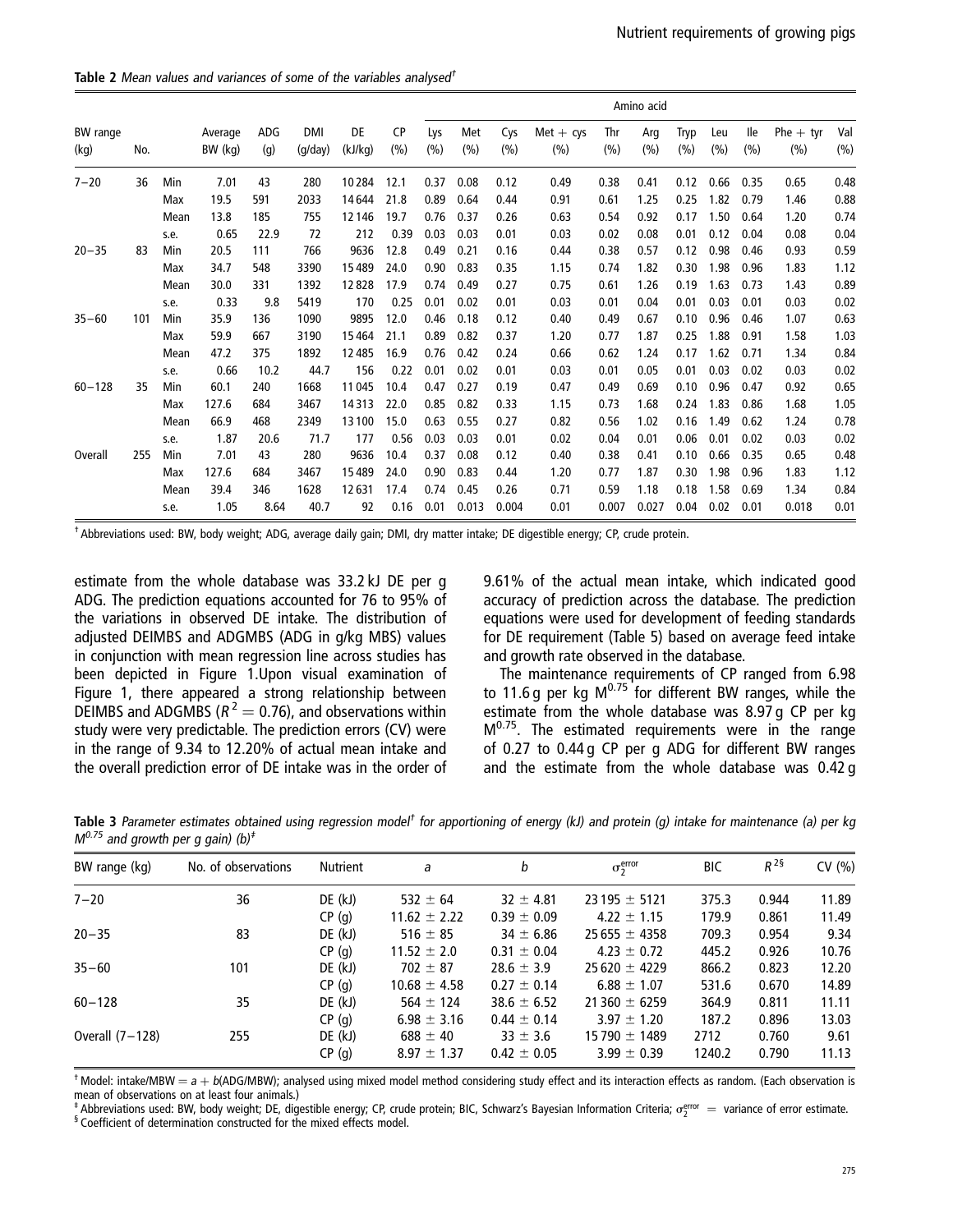

Figure 1 Plot of adjusted digestible energy intake in kJ per kg metabolic body size (DEIMBS) on average daily gain in g per kg metabolic body size (ADGMBS) and the mean regression line across studies  $(y = 33.144x + 688.07; R^2 = 0.7617).$ 

CP per g ADG. The prediction equations accounted for 67 to 93% of the variations in observed CP intake. The distribution of adjusted DEIMBS and ADGMBS values in conjunction with mean regression line across studies has been depicted in Figure 2. A strong relationship existed (Figure 2) between CPIMBS and ADGMBS ( $R^2 = 0.79$ ), and observations within study are highly predictable. The prediction errors (CV) were in the range of 10.76 to 14.89% of actual mean intake and the overall prediction error of CP intake were of the order of 11.13% of the actual mean intake, which indicated good accuracy of prediction across the database. The prediction equations were used for development of feeding standards for CP requirement (Table 5) based on average feed intake and growth rate observed in the database.

#### Amino acid requirements

The regression equations developed for the prediction of amino acid requirements (Table 4) had high ( $P < 0.001$ ) significance level of the parameters estimated and high  $R^2$ values. The models had low variance of error estimates  $(\sigma_2^{\text{error}})$  and their standard errors, low CV and low BIC.

The estimated maintenance requirements of lysine were in the range of 0.431 to 0.664 g per kg  $M^{0.75}$  for different BW ranges and the estimate from the whole database was 0.394 g per kg  $M^{0.75}$ . The estimated requirements for gains were in the range of 0.0071 to 0.0101 g per g ADG for different BW ranges and the estimate from the whole database was 0.01 257 g lysine per g ADG.

The estimated methionine requirements ranged from 0.265 to 0.458 g per kg M<sup>0.75</sup> for different BW ranges. The estimated values for gain were 0.0065 to 0.0124 g per g ADG for different BW ranges.

The estimated maintenance requirements of methionine + cystine were 0.327 to 0.466 g per kg  $M^{0.75}$  for different BWs. The estimated requirements for live-weight gains were 0.0151 to 0.0261 g/g ADG for different BW ranges.



Figure 2 Plot of adjusted crude protein intake in g per kg metabolic body size (CPIMBS) on average daily gain in g per kg metabolic body size (ADGMBS) and the mean regression line across studies  $(y = 0.42x + 8.9707; R^2 = 0.7902).$ 

Cystine requirements were estimated for maintenance as 0.055 to 0.184 g per kg  $M^{0.75}$  for different BW ranges. The requirements were in the range of 0.0043 to 0.0094 g per g ADG for different BW ranges.

Threonine requirements for maintenance were estimated as 0.205 to 0.511 g per kg  $M^{0.75}$  for different BW ranges. The values of threonine requirements for live-weight gains were 0.0052 to 0.0165 g per g ADG for different BW ranges.

The estimated arginine requirements for maintenance ranged from 0.377 to 1.21 g per kg  $M^{0.75}$  for different BW range. The estimated requirements for gain were in the range of 0.0045 to 0.0301 g arginine per g ADG for different BW ranges.

The estimated isoleucine requirements for maintenance were 0.241 to 0.775 g per kg  $M^{0.75}$  for different BW ranges. The requirements for gains ranged from 0.0023 to 0.0198 g per g ADG for different BW ranges.

The estimated maintenance requirements of leucine were in the range of 0.604 to 1.54 g per kg  $M^{0.75}$  for different BW ranges. The estimated requirements for liveweight gains were in the range of 0.0150 to 0.0447 g per g ADG for different BW ranges.

The phenylalanine  $+$  tyrosine requirements for maintenance were 0.496 to 1.33 g per kg  $M^{0.75}$  for different BW ranges. For live-weight gains, the values emerged as 0.0091 to 0.0382 g per g ADG for different BW ranges.

The maintenance requirements of tryptophan were predicted as 0.078 to 0.213 g per kg  $M^{0.75}$  for different BW ranges. Those for gains were 0.0005 to 0.0044 g per g ADG for different BW ranges.

Valine requirements were estimated 0.330 to 0.892 g per kg  $M^{0.75}$  for different BW ranges. The values for gains were 0.0061 to 0.0222 g per g ADG for different BW ranges.

The prediction equations were used for development of feeding standards for amino acid requirements and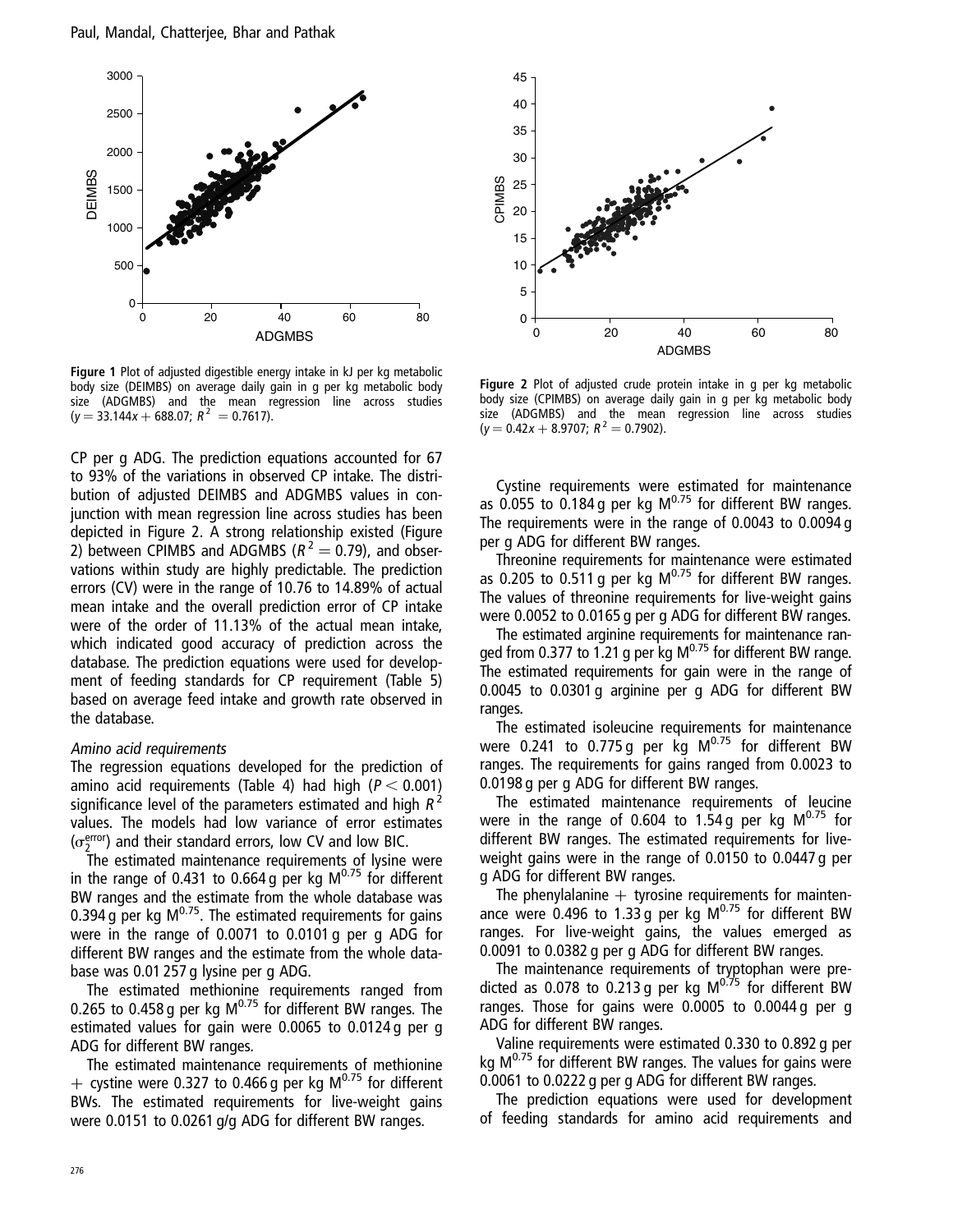Table 4 Parameter estimates obtained using regression model<sup>t</sup> for partitioning of amino acid intakes for maintenance (a, g per kg M<sup>0.75</sup>) and growth (b,  $g/g$  gain)<sup> $t$ </sup>

| BW range (kg)   | Nutrient                   | a                                      | b                                          | $\sigma_{\text{error}}^2$                          | <b>BIC</b>        | $R^{\,2\,\S}$  | CV (%)        |
|-----------------|----------------------------|----------------------------------------|--------------------------------------------|----------------------------------------------------|-------------------|----------------|---------------|
| $7 - 20$        | Lysine                     | $0.568 \pm 0.057$                      | $0.0071 \pm 0.0024$                        | $0.00987 \pm 0.00312$                              | $-16.80$          | 0.829          | 13.52         |
|                 | Methionine                 | $0.265 \pm 0.032$                      | $0.0124 \pm 0.0047$                        | $0.00359 \pm 0.00114$                              | $-29.33$          | 0.956          | 15.26         |
|                 | Methionine $+$ cystine     | $0.392 \pm 0.037$                      | $0.0188 \pm 0.0053$                        | $0.00467 \pm 0.00148$                              | $-22.76$          | 0.969          | 10.31         |
|                 | Cystine                    | $0.128 \pm 0.038$                      | $0.0066 \pm 0.0010$                        | $0.00350 \pm 0.00112$                              | $-46.05$          | 0.859          | 21.86         |
|                 | Threonine                  | $0.205 \pm 0.065$                      | $0.0165 \pm 0.0014$                        | $0.00383 \pm 0.00267$                              | 2.95              | 0.992          | 8.14          |
|                 | Arginine                   | $0.377 \pm 0.087$                      | $0.0301 \pm 0.0047$                        | $0.08632 \pm 0.05788$                              | 18.14             | 0.982          | 21.61         |
|                 | Isoleucine                 | $0.241 \pm 0.081$                      | $0.0198 \pm 0.0031$                        | $0.00955 \pm 0.00600$                              | 10.82             | 0.972          | 10.78         |
|                 | Leucine                    | $0.862 \pm 0.159$                      | $0.0366 \pm 0.0106$                        | $0.01614 \pm 0.01214$                              | 14.3              | 0.996          | 5.71          |
|                 | Phenylalanine $+$ tyrosine | $0.496 \pm 0.113$                      | $0.0382 \pm 0.0029$                        | $0.03261 \pm 0.01962$                              | 15.69             | 0.991          | 10.35         |
|                 | Tryptophan                 | $0.104 \pm 0.041$                      | $0.0034 \pm 0.0012$                        | $0.00108 \pm 0.00063$                              | $-2.07$           | 0.857          | 15.12         |
| $20 - 35$       | Valine<br>Lysine           | $0.330 \pm 0.072$<br>$0.567 \pm 0.055$ | $0.0222 \pm 0.0018$<br>$0.0101 \pm 0.0017$ | $0.01$ 320 $\pm$ 0.00 769<br>$0.00338 \pm 0.00083$ | 11.26<br>$-69.81$ | 0.990<br>0.808 | 10.87<br>7.47 |
|                 | Methionine                 | $0.327 \pm 0.076$                      | $0.0077 \pm 0.0023$                        | $0.00251 \pm 0.00084$                              | $-42.15$          | 0.960          | 10.35         |
|                 | Methionine $+$ cystine     | $0.455 \pm 0.082$                      | $0.0151 \pm 0.0030$                        | $0.00373 \pm 0.00104$                              | $-50.1$           | 0.952          | 8.11          |
|                 | Cystine                    | $0.184 \pm 0.024$                      | $0.0043 \pm 0.0007$                        | $0.00058 \pm 0.00013$                              | $-194.32$         | 0.922          | 8.44          |
|                 | Arginine                   | $0.568 \pm 0.211$                      | $0.0279 \pm 0.0069$                        | $0.01981 \pm 0.00706$                              | 6.99              | 0.863          | 10.91         |
|                 | <b>Threonine</b>           | $0.302 \pm 0.085$                      | $0.0132 \pm 0.0029$                        | $0.00349 \pm 0.00098$                              | $-60.18$          | 0.899          | 9.52          |
|                 | Isoleucine                 | $0.416 \pm 0.123$                      | $0.0131 \pm 0.0038$                        | $0.00539 \pm 0.00166$                              | $-26.9$           | 0.829          | 9.72          |
|                 | Leucine                    | $0.929 \pm 0.136$                      | $0.0299 \pm 0.0054$                        | $0.01577 \pm 0.00454$                              | $-.0175$          | 0.870          | 5.64          |
|                 | Phenylalanine $+$ tyrosine | $0.689 \pm 0.170$                      | $0.0301 \pm 0.0060$                        | $0.02479 \pm 0.00662$                              | 1.997             | 0.811          | 10.77         |
|                 | Tryptophan                 | $0.078 \pm 0.029$                      | $0.0044 \pm 0.0010$                        | $0.00052 \pm 0.00017$                              | $-110.9$          | 0.988          | 12.00         |
|                 | Valine                     | $0.368 \pm 0.119$                      | $0.0205 \pm 0.0040$                        | $0.01037 \pm 0.00331$                              | $-21.9$           | 0.838          | 11.27         |
| $35 - 60$       | Lysine                     | $0.664 \pm 0.056$                      | $0.0075 \pm 0.0021$                        | $0.00637 \pm 0.00119$                              | $-100.17$         | 0.501          | 10.19         |
|                 | Methionine                 | $0.438 \pm 0.089$                      | $0.0047 \pm 0.0014$                        | $0.00159 \pm 0.00033$                              | $-141.49$         | 0.501          | 10.19         |
|                 | Methionine $+$ cystine     | $0.466 \pm 0.089$                      | $0.0161 \pm 0.0027$                        | $0.00541 \pm 0.00110$                              | $-93.82$          | 0.968          | 11.83         |
|                 | Cystine                    | $0.055 \pm 0.023$                      | $0.0094 \pm 0.0013$                        | $0.00099 \pm 0.00017$                              | $-228.82$         | 0.953          | 11.28         |
|                 | Threonine                  | $0.511 \pm 0.052$                      | $0.0052 \pm 0.0018$                        | $0.00232 \pm 0.00095$                              | $-37.9$           | 0.857          | 13.45         |
|                 | Arginine                   | $1.21 \pm 0.129$                       | $0.0045 \pm 0.0017$                        | $0.01301 \pm 0.00550$                              | $-4.18$           | 0.589          | 8.55          |
|                 | Isoleucine                 | $0.775 \pm 0.046$                      | $0.0023 \pm 0.0017$                        | $0.00435 \pm 0.00138$                              | $-10.16$          | 0.758          | 7.89          |
|                 | Leucine                    | $1.54 \pm 0.240$                       | $0.0150 \pm 0.0084$                        | $0.02793 \pm 0.00974$                              | 10.79             | 0.758          | 8.50          |
|                 | Phenylalanine $+$ tyrosine | $1.33 \pm 0.243$                       | $0.0091 \pm 0.0014$                        | $0.01570 \pm 0.0052$                               | 2.265             | 0.695          | 7.66          |
|                 | Tryptophan                 | $0.213 \pm 0.017$                      | $0.0005 \pm 0.00006$                       | $0.00048 \pm 0.00019$                              | $-64.49$          | 0.650          | 9.71          |
|                 | Valine                     | $0.892 \pm 0.170$                      | $0.0061 \pm 0.0039$                        | $0.00734 \pm 0.00252$                              | $-21.72$          | 0.769          | 7.63          |
| $60 - 128$      | Lysine                     | $0.431 \pm 0.117$                      | $0.0096 \pm 0.0053$                        | $0.00799 \pm 0.00319$                              | $-14.03$          | 0.828          | 13.88         |
|                 | Methionine                 | $0.458 \pm 0.089$                      | $0.0065 \pm 0.0025$                        | $0.00784 \pm 0.00460$                              | $-11.87$          | 0.836          | 14.66         |
|                 | Methionine $+$ cystine     | $0.327 \pm 0.159$                      | $0.026 \pm 0.0070$                         | $0.00992 \pm 0.00373$                              | $-4.27$           | 0.928          | 11.88         |
|                 | Cystine                    | $0.148 \pm 0.055$                      | $0.0065 \pm 0.0025$                        | $0.00075 \pm 0.00028$                              | $-48.9$           | 0.883          | 9.99          |
|                 | <b>Threonine</b>           | $0.326 \pm 0.088$                      | $0.0120 \pm 0.0039$                        | $0.00482 \pm 0.00201$                              | $-23.38$          | 0.845          | 11.94         |
|                 | Arginine                   | $0.896 \pm 0.463$                      | $0.0065 \pm 0.0174$                        | $0.00443 \pm 0.0.00193$                            | 26.58             | 0.856          | 19.77         |
|                 | Isoleucine                 | $0.406 \pm 0.090$                      | $0.0115 \pm 0.0040$                        | $0.01060 \pm 0.0037$                               | $-1.69$           | 0.780          | 15.87         |
|                 | Leucine                    | $0.604 \pm 0.154$                      | $0.0447 \pm 0.0069$                        | $0.04225 \pm 0.014900$                             | 15.38             | 0.781          | 13.19         |
|                 | Phenylalanine $+$ tyrosine | $0.496 \pm 0.113$                      | $0.0382 \pm 0.0028$                        | $0.03261 \pm 0.01962$                              | 15.69             | 0.991          | 10.34         |
|                 | Tryptophan                 | $0.110 \pm 0.033$                      | $0.0026 \pm 0.0017$                        | $0.00099 \pm 0.00032$                              | $-39.7$           | 0.837          | 19.26         |
|                 | Valine                     | $0.653 \pm 0.245$                      | $0.0074 \pm 0.0019$                        | $0.001158 \pm 0.00500$                             | 0.492             | 0.852          | 13.27         |
| Overall (7-128) | Lysine                     | $0.394 \pm 0.0517$                     | $0.0126 \pm 0.0013$                        | $0.00647 \pm 0.000783$                             | $-285.7$          | 0.703          | 10.67         |
|                 | Methionine                 | $0.266 \pm 0.0277$                     | $0.0133 \pm 0.00173$                       | $0.00239 \pm 0.000339$                             | $-295.0$          | 0.947          | 11.69         |
|                 | Methionine $+$ cystine     | $0.366 \pm 0.0244$                     | $0.02244 \pm 0.00224$                      | $0.0058 \pm 0.000721$                              | $-234.7$          | 0.926          | 10.68         |
|                 | Cystine                    | $0.129 \pm 0.009$                      | $0.0067 \pm 0.00054$                       | $0.001526 \pm 0.00018$                             | $-580.28$         | 0.838          | 14.97         |
|                 | Threonine                  | $0.321 \pm 0.0222$                     | $0.0126 \pm 0.00088$                       | $0.003389 \pm 0.000505$                            | $-100.05$         | 0.915          | 13.15         |
|                 | Arginine                   | $0.531 \pm 0.1032$                     | $0.0290 \pm 0.0028$                        | $0.0286 \pm 0.00528$                               | 12.67             | 0.842          | 13.53         |
|                 | Isoleucine                 | $0.401 \pm 0.0707$                     | $0.01418 \pm 0.0022$                       | $0.00628 \pm 0.001104$                             | $-126.48$         | 0.862          | 10.33         |
|                 | Leucine                    | $0.903 \pm 0.0798$                     | $0.03365 \pm 0.00376$                      | $0.02797 \pm 0.004987$                             | 7.32              | 0.913          | 9.32          |
|                 | Phenylalanine $+$ tyrosine | $0.662 \pm 0.0777$                     | $0.0345 \pm 0.00371$                       | $0.02545 \pm 0.00409$                              | $-0.329$          | 0.874          | 10.59         |
|                 | Tryptophan                 | $0.117 \pm 0.022$                      | $0.00310 \pm 0.00074$                      | $0.000656 \pm 0.00012$                             | $-280.25$         | 0.831          | 9.71          |
|                 | Valine                     | $0.424 \pm 0.062$                      | $0.0208 \pm 0.0020$                        | $0.00956 \pm 0.00001$                              | $-88.01$          | 0.881          | 10.44         |

 $^\dagger$  Model: intake/MBW  $=$  a  $+$  b(ADG/MBW); analysed using mixed model method considering study effect and its interaction effects as random. (Each observation is mean of observations on at least four animals.)<br><sup>‡</sup> Abbreviations used: BW, body weight; BIC, Schwarz's Bayesian Information Criteria;  $\sigma_2^{\text{error}}~=~$  variance of error estimate.<br><sup>§</sup> Coefficient of determination constructed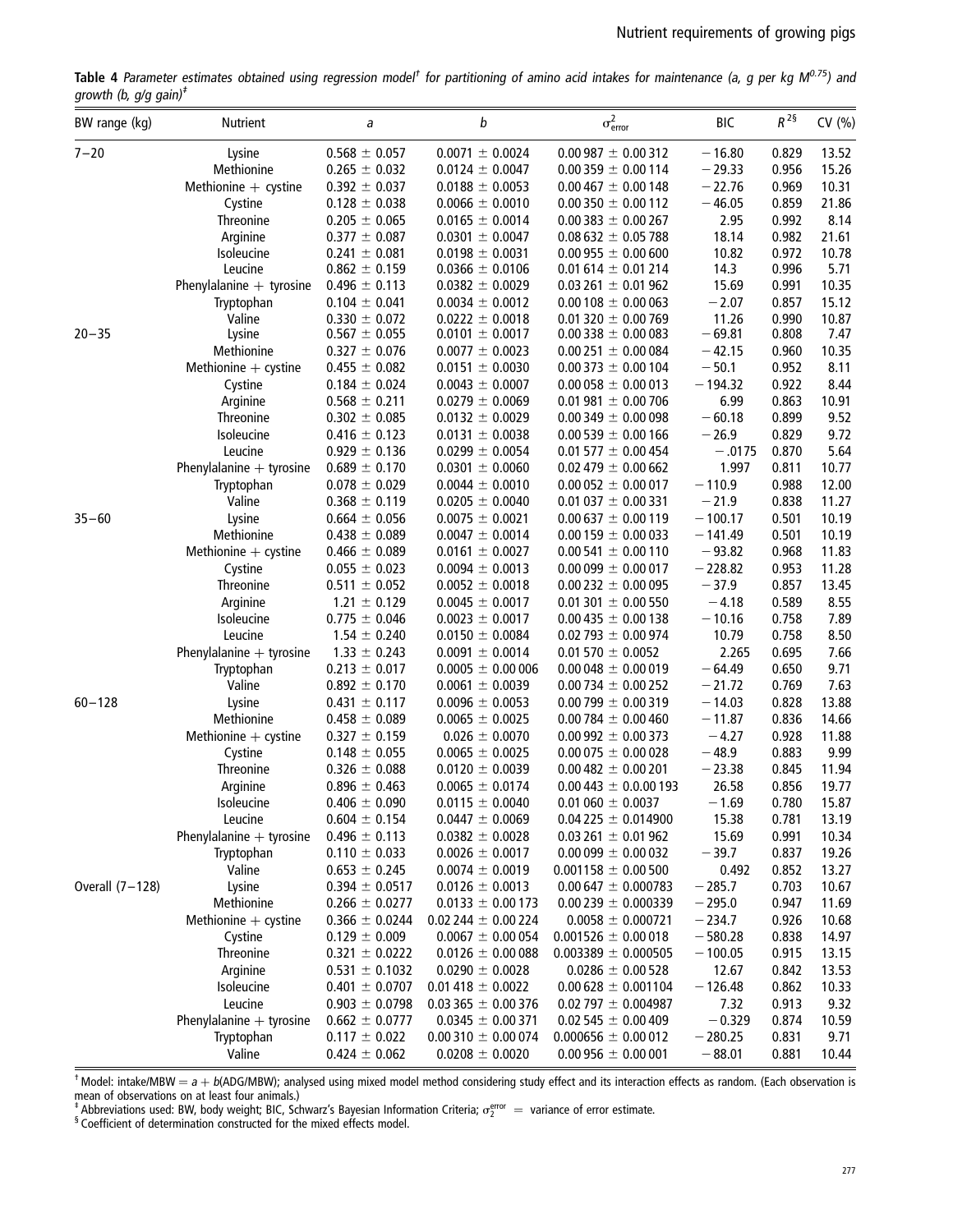|  | Table 5 Daily nutrient requirements of growing pigs allowed feed ad libitum <sup>t</sup> |  |  |  |  |
|--|------------------------------------------------------------------------------------------|--|--|--|--|
|  |                                                                                          |  |  |  |  |

|                                   |          |           | Body weight (kg) |                                                 |       |          |       |          |
|-----------------------------------|----------|-----------|------------------|-------------------------------------------------|-------|----------|-------|----------|
|                                   | $7 - 20$ | $20 - 35$ | $35 - 60$        | $60 - 127$                                      |       |          |       |          |
| Average weight in the range (kg)  | 13.8     | 30.0      | 47.2             | 66.9                                            |       |          |       |          |
| ADG (g/day)                       | 185      | 331       | 375              | 468                                             |       |          |       |          |
| Average feed intake (DM, g/day)   | 755      | 1392      | 1892             | 2349                                            |       |          |       |          |
| Estimated DE requirement (kJ/day) | 2330     | 4296      | 5572             | 7475                                            |       |          |       |          |
| Estimated CP requirement (g/day)  | 155      | 250       | 294              | 369                                             |       |          |       |          |
|                                   |          |           |                  | Estimated amino acid (total basis) requirements |       |          |       |          |
|                                   | g/day    | % of lys  | g/day            | % of lys                                        | g/day | % of lys | g/day | % of lys |
| Lysine                            | 5.37     | 100       | 10.61            | 100                                             | 14.76 | 100      | 14.57 | 100      |
| Methionine                        | 4.18     | 78        | 6.72             | 63                                              | 9.64  | 65       | 13.75 | 94       |
| Methionine $+$ cystine            | 6.28     | 117       | 8.63             | 81                                              | 14.43 | 98       | 19.82 | 136      |
| Cystine                           | 2.13     | 40        | 3.78             | 36                                              | 4.50  | 31       | 6.50  | 45       |
| <b>Threonine</b>                  | 4.52     | 84        | 8.24             | 78                                              | 11.15 | 76       | 13.24 | 91       |
| Arginine                          | 8.24     | 153       | 16.53            | 156                                             | 23.47 | 159      | 24.00 | 165      |
| <b>Isoleucine</b>                 | 5.38     | 100       | 9.66             | 91                                              | 14.82 | 100      | 14.87 | 102      |
| Leucine                           | 12.94    | 240       | 21.80            | 205                                             | 33.35 | 226      | 35.04 | 240      |
| Phenylalanine $+$ tyrosine        | 10.62    | 198       | 18.79            | 177                                             | 27.36 | 185      | 29.48 | 202      |
| Tryptophan                        | 1.36     | 25        | 2.45             | 23                                              | 4.03  | 27       | 3.78  | 26       |
| Valine                            | 6.46     | 120       | 11.50            | 108                                             | 18.35 | 124      | 18.73 | 60       |

† Abbreviations used: ADG, average daily gain; DM, dry matter; DE, digestible energy; CP, crude protein.

required dietary concentration of amino acids were worked out for growing pigs with expected BW, feed intake and growth rate similar to those of the average values observed in the database (Table 5).

#### **Discussion**

The estimated DE requirements for maintenance at different BWs (516 to 702 kJ/kg  $M^{0.75}$ ) are higher than the value (460 kJ/kg  $M^{0.75}$ ) adopted in the feeding standards of NRC (1998). The estimates of DE requirements for maintenance of pigs as reported in the literature across the world vary from 402 to 699 kJ/kg  $M^{0.75}$  with most of the values falling between 435 to 544 kJ/kg M<sup>0.75</sup> (Whittemore, 1976; Bohme et al., 1980; Wenk et al., 1980; Agricultural Research Council, 1981; Noblet and Le Dividich, 1982; Campbell and Dunkin, 1983; Close and Stanier, 1984; McNutt and Ewan, 1984; Gadeken et al., 1985; Noblet et al., 1985). Hence, estimates of maintenance requirements obtained in the present study were in general agreement with previous reports. The estimated DE requirements for maintenance at 60 to 128 kg were lower than the values at 35 to 60 kg BW. This is probably because of the fact that at higher  $(>50 \text{ kg})$  BWs inherited upper limit of protein retention of individual pig determines response of energy on growth rather than the amount of energy intake as observed in lower BWs (Schinchel and De Lange, 1996). Hence at higher BWs standard error of estimated parameter increases and predictability reduces. However, the estimate is within range of values reported for pigs of such weight range.

The energy requirements in the present study were estimated to be 32, 34.3, 28.6 and 38.6 kJ DE per g ADG for 7 to 20, 20 to 35, 35 to 60 and 60 to 128 kg BW, respectively (Table 3). No report on energy requirement of Indian pigs for growth could be traced hence direct comparison is not possible, however the values are slightly higher than the values reported for Indian sheep (Paul et al., 2003b) and goats (Mandal et al., 2005). Higher requirements of energy for gain at finishing stage is probably due to accumulation of more body fat over muscle tissue. NRC (1998) has also reported higher values for finishing period.

The estimates of requirement of CP for maintenance emanated from present database were 11.62, 11.52, 10.68 and 6.98 g/kg  $M^{0.75}$  for the corresponding BWs. The CP requirements for 1 g ADG were estimated to be 0.39, 0.31, 0.27 and 0.44 g in the present study (Table 3).

Reports on partitioning of nutrient requirements for maintenance and growth of Indian pigs are scanty because most of the workers estimated requirements for maintenance and production together and expressed requirements in term of dietary concentration of nutrients. The existing Indian feeding standards (ICAR, 1998) do not give separate requirements for maintenance and gain but rather give total requirements. Most of the Indian workers fed pigs on a range of diets varying in energy and protein content, and the energy or protein level supporting highest growth rate and feed conversion efficiency was considered to be optimum requirements.

The estimates of dietary requirement of total energy for maintenance and growth emanated from present database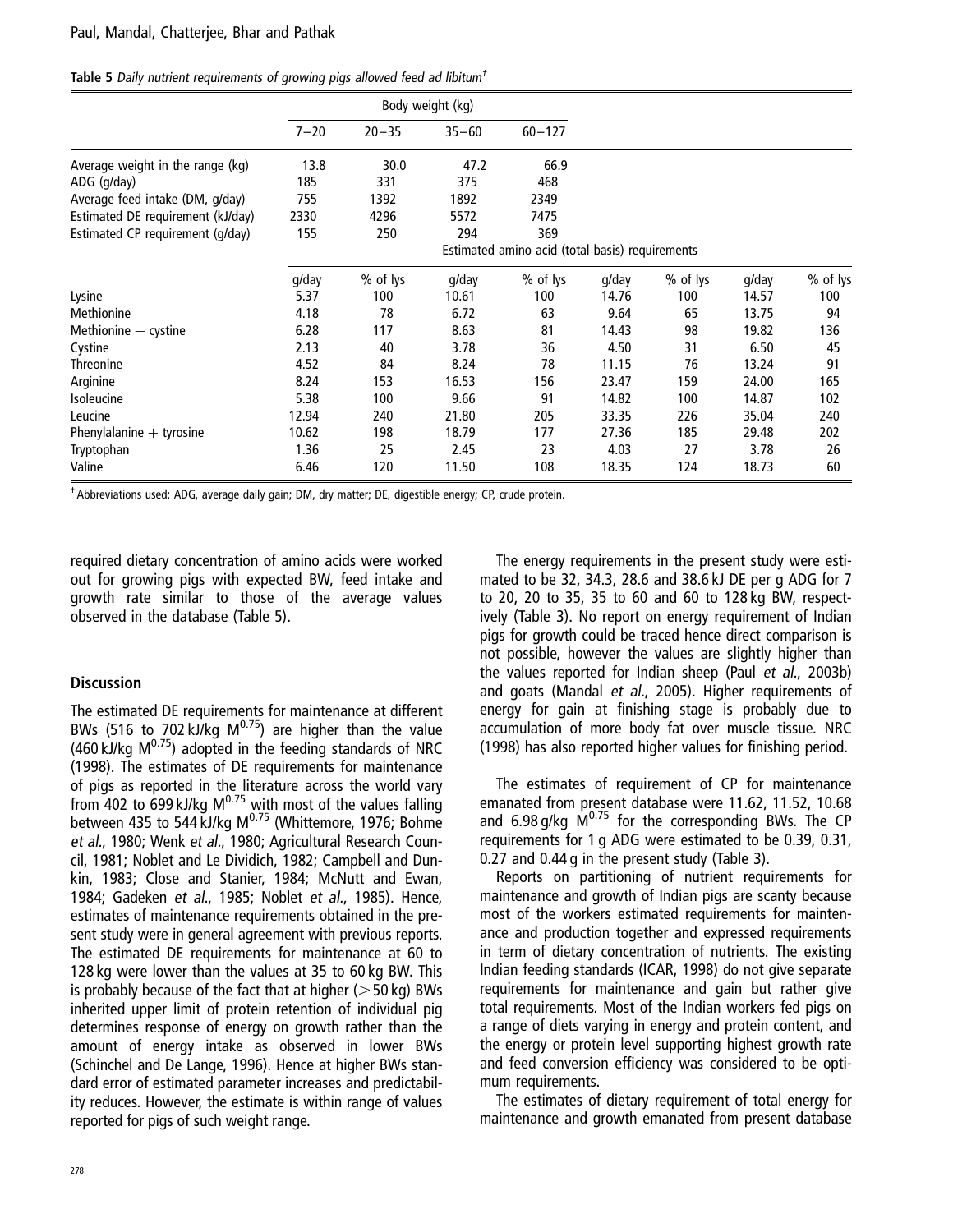were 12.91, 12.91, 12.32 and 13.31 MJ DE per kg diet for 7 to 20, 20 to 35, 35 to 60 and 60 to 127 kg BW, respectively. The estimates are in agreement with the report of Dhudapker et al. (1971) who reported that growing Middle White Yorkshire pigs require 12.76 MJ DE per kg diet under Indian condition. Our estimates differ substantially from the values of energy requirement suggested by ICAR (1998): 13.81, 12.43, 11.04 and 11.04 MJ/kg DE for 10 to 20, 20 to 30, 35 to 60 and 60 to 90 kg BW, respectively. Our estimates also differ substantially from those of Sharda and Sagar (1986) who reported that Middle White Yorkshire pigs require 14.64 MJ DE per kg diet, 12.43 MJ DE per kg diet, 11.04 MJ DE per kg diet and 11.04 MJ DE/kg diet from 10 to 20 kg, 20 to 35 kg, 35 to 60 kg and 60 to 75 kg, respectively under Indian condition. Reddy et al. (1981) reported that Large White Yorkshire pigs weighing 20 to 35 kg under Indian conditions require 13.80 MJ DE per kg diet. Present estimates are lower than the requirement of 14.22 MJ DE per kg diet recommended by NRC (1998) for growing pigs irrespective of BWs.

The estimates of dietary requirement of total CP for maintenance and growth emanated from present database were 20.6, 18.0, 15.5 and 15.7% in diet for 7 to 20, 20 to 35, 35 to 60 and 60 to 127 kg BW, respectively. Our estimates are higher than the values recommended by ICAR (1998) feeding standards: 18, 15, 13 and 12% CP for 10 to 20 kg, 20 to 35 kg, 35 to 60 kg and 60 to 75 kg, respectively. Earlier, Sharda and Sagar (1986) reported that Middle White Yorkshire pigs require 18.0, 14.4, 11.2 and 10.8% CP in diet for 10 to 20 kg, 20 to 35 kg, 35 to 60 kg and 60 to 75 kg, respectively. Dhudapker et al. (1971) reported that growing Middle White Yorkshire pigs require 18% CP in diet. Reddy et al. (1982) reported that Large White Yorkshire pigs weighing 20 to 35 kg under Indian conditions require 18% CP. Sharda et al. (1982a) reported that crossbred pigs (Middle White Yorkshire  $\times$  Indian nondescript) between 14 and 52 kg BW require 16% CP in growing phase (14 to 25 kg BW) and 14% in finishing phase (25 to 71 kg BW) for optimum growth and feed efficiency but for producing leaner carcasses pigs needed 18% CP in growing phase and 16% CP in finishing phase. Present estimates are slightly higher than these reports. However, present estimates are comparable with the values recommended by NRC (1998) feeding standards: 20.9, 18, 15.5 and 13.2% CP for 10 to 20, 20 to 50, 50 to 80 and 80 to 120 kg BWs, respectively.

Information on amino acid requirements of Indian pigs is scanty. ICAR (1998) standards did not give requirements for amino acids. Sharda et al. (1982a) observed that ADG of pigs fed 18% CP (with 0.71% lysine) and 16% CP (with 0.63% lysine) was similar but higher than those fed 14% CP with 0.54% lysine indicating that lysine requirement during growth phase may be 0.63%. Present estimates of dietary lysine requirement if expressed as % in diet are slightly higher than this report. Apportioning of lysine requirement for maintenance and growth indicated that maintenance requirements range from 0.431 to 0.664 g/kg  $M<sup>0.75</sup>$  and growth requirements range from 0.0071 to 0.0101 g/g ADG. Our estimate of Lys requirements for maintenance is higher than the value reported by Fuller et al. (1989) of 0.036 g per kg  $M^{0.75}$ . This difference can probably be attributed to following facts. Amino acid requirements are known to be dependent on genotype (e.g. animal's inherited upper limit to protein retention), environmental condition (stressors limit response to dietary nutrients), gastro-intestinal (GI) health (degree of sloughing of GI tract mucosa), and dietary situation (content of other amino acids, non-protein N, energy, interaction of energy and amino acids, fibre, digestibility of amino acids, etc.) and nutritional history of the animal. More importantly, methodological differences could be an important source of variance. Fuller et al. (1989) have estimated amino acid requirements based on N balance on metabolism trial employing graded amino acid levels and protein (at near or below maintenance level of N in the diet employing deletion method) in the synthetic (fibre-free) diet and N balance was used as response criteria. The amounts of amino acid needed to maintain the animal in N equilibrium were taken as maintenance requirement. The difficulty with this concept is that adult animals can adjust N output and reach equilibrium, particularly at lower levels of N/amino acid intake. Thus, N equilibrium as an indicator of adequate protein/amino acid intake is of questionable value (NRC, 1981). As endogenous secretions of amino acids rise with increase in dietary fibre and protein, measurements of maintenance requirements with synthetic or depleted diets are likely to be lower than those obtained with high fibrous or normal practical diets (Whittemore et al., 2001). The estimate of Fuller et al. (1989) indicate theoretical minimum requirement for maintenance of N equilibrium under hypothetical situation i.e. when the animal is not gaining/loosing weight. Optimum nutrition of maintaining producing animals calls for a higher intake than the minimum required for maintaining N equilibrium as producing animals maintained under farm condition have more intense metabolism and protein turnover, than those under balance trial or under maintenance plane of nutrition (McDonald et al., 1995). Thus, the maintenance requirements as estimated in our study by regression of growth v. BW and ADG data (using weight gain as response criteria instead of N balance) in producing animals maintained under farm condition (high environmental stress) and practical diet (high fibre/protein diet and diets containing unconventional feeds/agro industrial by products) is expected to be higher than the estimate derived by Fuller et al. (1989). Information on partitioning of lysine requirements of growing pigs for maintenance and growth are scanty. Most of the studies on nutrient requirements of growing pigs have studies combined requirements for maintenance and growth and studied optimum dietary level of lysine for optimum growth. Yang et al. (1997a) on regression analysis of intake v. growth in feeding trial, reported that growing pigs require upto 0.115 g lys per kg M<sup>0.75</sup> for maintenance which is also much higher than the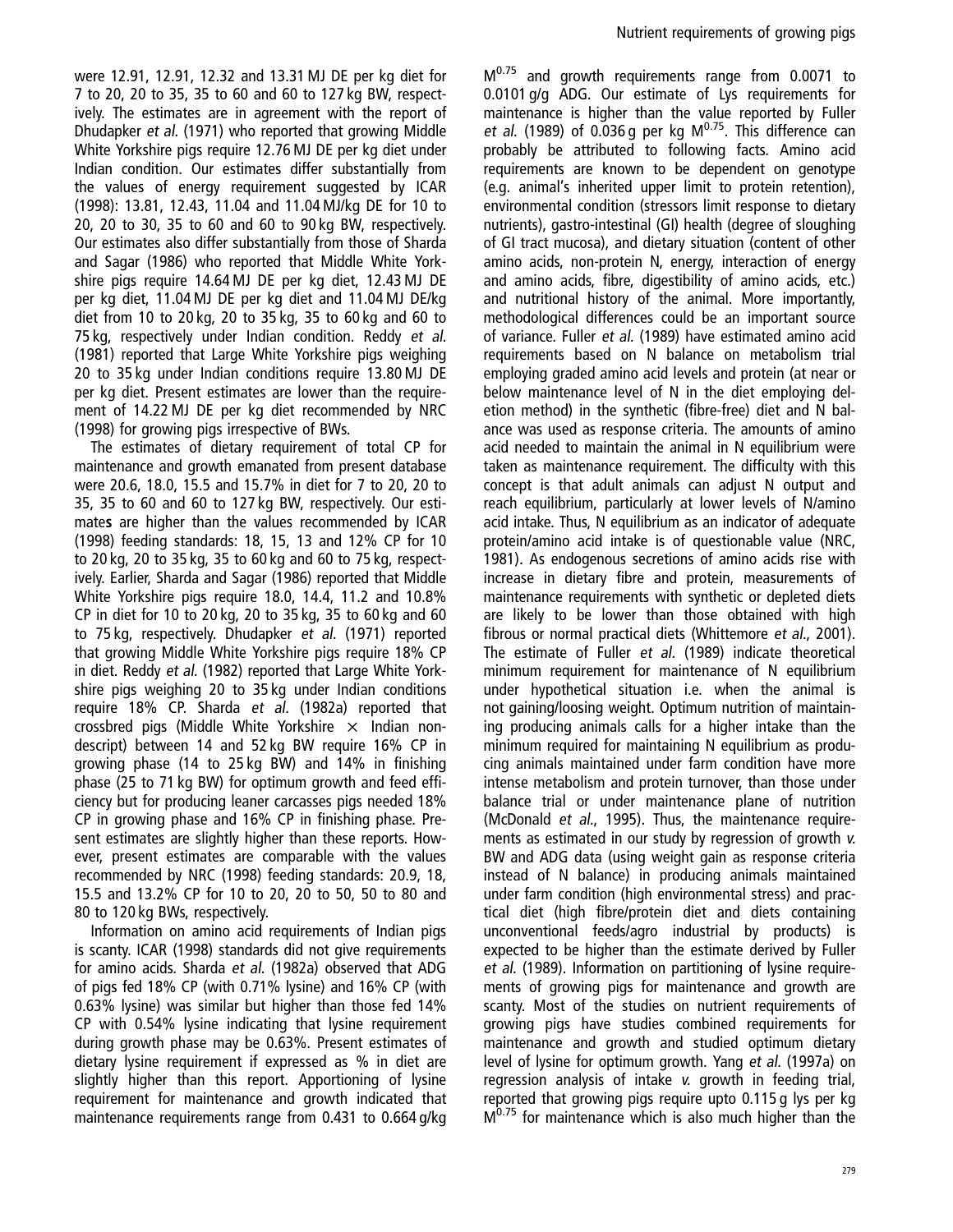report of Fuller et al. (1989) but lower than our estimates. No report on lysine requirements for maintenance of growing pigs under Indian condition is available for comparison with our reports. Our estimates on total lysine requirements (for maintenance as well as gain) when expressed as % requirement in diet is comparable to most of the reports on growing pigs as reviewed by NRC (1998) for pigs of similar weight. The present estimates of growth requirements are lower than the estimates (0.018 to 0.01 943 g/g ADG) of Yang et al. (1997a). The lysine requirements for growing pigs suggested by NRC (1998) were 1.35, 1.15, 0.95, 0.75 and 0.60% for 5 to 10, 10 to 20, 20 to 50, 50 to 80 and 80 to 120 kg of live weight, respectively. Our estimates (when expressed as % of diet) for 35 to 60 and 60 to 120 kg BW were comparable to NRC (1998) values but estimates for 7 to 20 kg and 20 to 35 kg BW were slightly lower. The absolute lysine requirement values emanating from present study (Table 5) seem to be higher considering low lean growth rates. This can probably be attributed to the difference in genotype, diet and environment of the pigs causing less efficient absorption/utilisation of amino acids or by limiting response to nutrients leading to relatively higher maintenance requirements under tropical conditions

It has been shown that expression of amino acid requirements in terms of true digestible amino acid is better than in term of dietary total amino acid as digestibility of amino acid can vary with nature of ingredients. However, none of the reports analysed digestibility of amino acids probably because of difficulty in experimental methods required to estimate true amino acid digestibility. Hence, in the present study amino acid requirements have been derived and presented in term of total amino acid. Further, still today total amino acid values are used widely around the world including in India and good correlation was observed between dietary amino acid intake and performance of pigs across the database. This provides support to the fact that even if, requirement of dietary amino acid requirement is considered while formulating ration (until data are accrued on requirement of digestible amino acids), there will be increase in performance and improvement in economics of pig rearing.

The methionine  $+$  cystine requirements for growing pigs suggested by NRC (1998) were 0.76, 0.65, 0.54, 0.44 and 0.35% for 5 to 10, 10 to 20, 20 to 50, 50 to 80 and 80 to 120 kg of live weight, respectively. The present estimates of dietary methionine  $+$  cystine requirements (when expressed as % of diet) were comparable with NRC (1998) values at lower BWs but were higher than NRC (1998) at higher BWs.

For other amino acids also, our estimates were comparable with NRC values at lower BWs but higher at higher BWs. No Indian data are available for comparison.

#### Conclusion

The present study provides estimates of nutrient requirements of growing Indian pigs reared under normal farm feeding conditions based on regression analysis of intake versus performance values reported from different feeding trials conducted across India involving different breeds under wide dietary and climatic situations. Based on criteria of variance of error estimate ( $\sigma_2^{\text{error}}$ ) and its standard error, CV of the model, BIC, significance level of the parameters estimated and  $R^2$  values, prediction equations developed in the present study were valid and adequately accurate for predicting requirements under diverse conditions. These results suggest that the nutrient requirements derived in the present study can be used as a guide for feeding growing Indian pigs under diverse conditions prevailing in India. Utilisation of these requirements may result in the following benefits to the Indian pig industry: (1) increase in efficiency of nutrient utilization, (2) lowered feed costs, and (3) optimum weight gains with lowered stress on growing goats. However, the requirements presented here should be updated and refined further as more feeding trial data are generated on nutrient intake and production performance under different dietary and environmental situations.

#### References

Abate A 1989. Metabolizable energy requirements for maintenance of Kenyan goats. Small Ruminant Research 2, 299-306.

Agarwal DK, Pathak NN, Raina BL, Kumar D, Deo S and Chabra AK 1982. Note on the growth response of landrace pigs fed diets containing high levels of wheat bran. Indian Journal of Animal Science 52, 1141-1143.

Agricultural Research Council 1981. The nutrient requirements of pigs: technical review, revised edition. Common wealth Agricultural Bureaux, Slough, England.

Ash AJ and Norton BW 1987. Studies with the Australian cashmere goat. II. Effects of dietary protein concentration and feeding level on body composition of male and female goats. Australian Journal of Agricultural Research 38, 971-982.

Association of Official Analytical Chemists 1970. Official methods of analysis, 11th edition. AOAC, Washington, DC.

Bhakt R, Gupta BS and Singh SK 1991. Urea treated sal (Shorea robusta) seed meal as a possible feed ingredient for growing pigs. Indian Journal of Animal Science 61, 769-771.

Bhar R 1998. Performance of crossbred pig fed on grainless diets. Ph.D. thesis, Indian Veterinary Research Institute.

Bohme H, Gadeken D and Oslage HJ 1980. Studies on energy costs of protein and fat deposition in early weaned piglets. Landwirtschaftliche Forschung 33, 261-271.

Broderick GA and Clayton MK 1997. A statistical evaluation of animal and nutritional factors influencing concentrations of milk urea nitrogen. Journal of Dairy Science 80, 2964-2971.

Campbell RG and Dunkin AC 1983. The effects of energy intake and dietary protein on nitrogen retention, growth performance, body composition and some aspects of energy metabolism of baby pigs. British Journal of Nutrition 49, 221-230.

Close WH and Stanier MW 1984. Effects of plane of nutrition and environmental temperature on the performance of growing finishing swine. Journal of Animal Science 54, 95-105.

Dhudapker BS, Chhabra SS and Ranjhan SK 1971. Effect of incorporation of different levels of digestible energy in growing finishing swine rations of Middle White Yorkshire pigs. Indian Journal of Animal Science 41, 1158-1162.

Food and Agriculture Organisation 2003. Production year book. Food and Agriculture Organisation, Rome.

Fuller MF, McWilliam R, Wang TC and Giles LR 1989. The optimum dietary amino acid pattern for growing pigs. 2. Requirements for maintenance and for tissue protein accretion. British Journal of Nutrition 62, 255-267.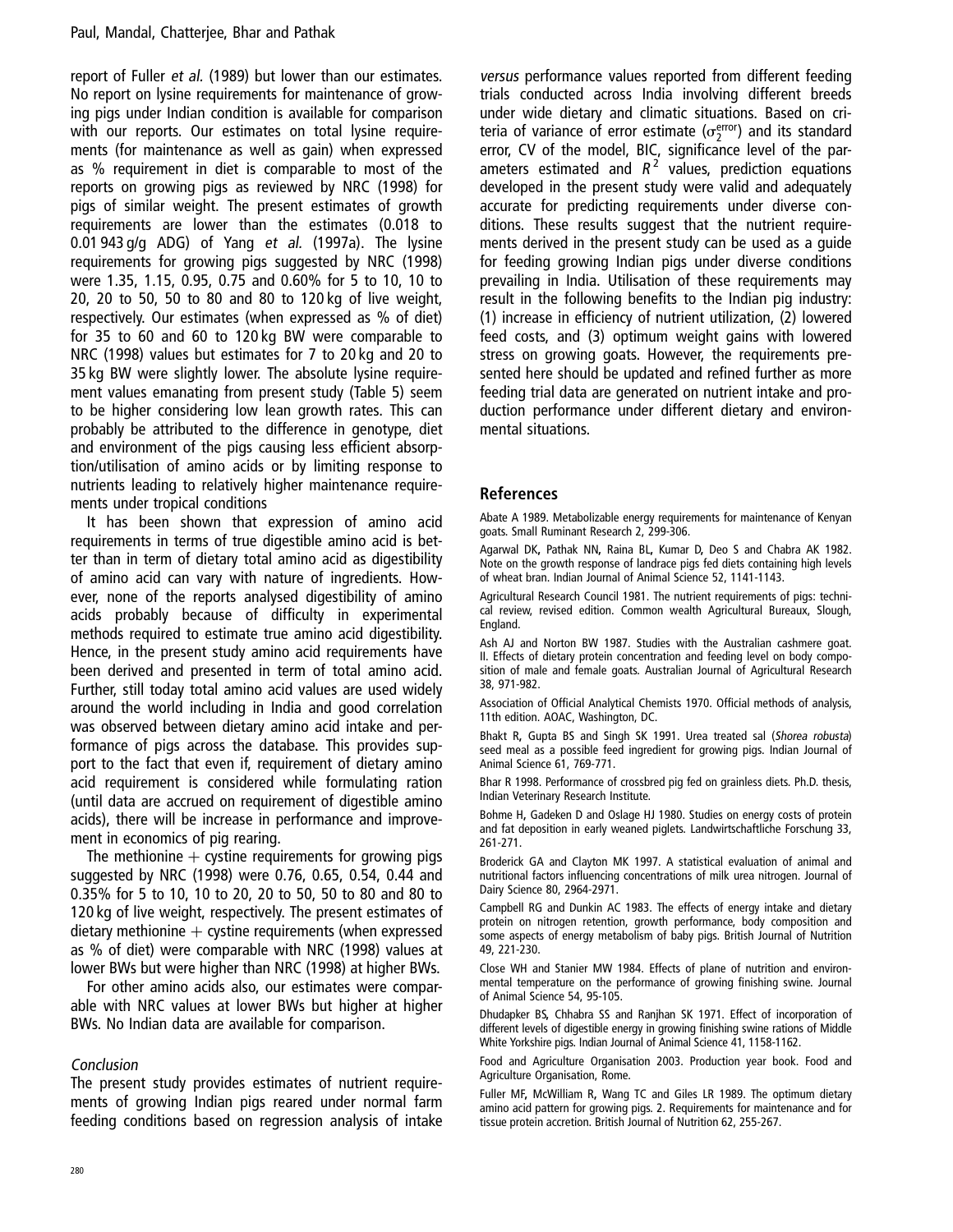Gadeken D, Oslage HJ and Bohme H 1985. Energy requirement for maintenance and energy costs of protein and fat deposition in piglets. Archiv für Tierernährung 35, 481-494.

Hati UK, Sinha AP, Singh SK and Srivastava JP 2000. Effect of feeding marua (Eleusine coracana) as an energy source in the grower ration of Large White Yorkshire piglets. Indian Journal of Animal Science 70, 518-520.

Indian Council of Agricultural Research 1998. Nutrient requirements of domestic animals. Indian Council of Agricultural Research, New Delhi.

Kumar A, Thakur S, Srivastava JP and Singh SK 2000. Effect of replacing fish meal by soybean on digestibility, protein and minerals utilization in growing piglets. Indian Journal of Animal Science 70, 68-69.

McDonald P, Edward RA and Greenhalgh JFD 1995. Animal nutrition, fifth edition. Longman Singapore Publishers Pvt. Ltd, Singapore.

McNutt SD and Ewan RC 1984. Energy utilization of weanling pigs raised under pen conditions. Journal of Animal Science 59, 738-745.

Mandal AB, Paul SS, Mandal GP, Kannan A and Pathak NN 2005. Deriving nutrient requirements for growing Indian goats under tropical condition. Small Ruminant Research 58, 201-217.

National Research Council 1981. Nutrient requirements of goats: angora, dairy, and meat goats in temperate and tropical countries. National Academy of Sciences. National Academic Press, Washington, DC.

National Research Council 1998. Nutrient requirements of swine, 10th revised edition. National Academic Press, Washington, DC.

Noblet J and LeDividich J 1982. Effect of environmental temperature and feeding level on energy balance traits of early-weaned piglets. Livestock Production Science 9, 619-632.

Noblet J, LeDividich J and Bikawa T 1985. Interaction between energy level in the diet and environmental temperature on the utilization of energy in growing pigs. Journal of Animal Science 61, 452-459.

Okagbare GO, Nwokoro SO and Onagbesan OM 2004. Protein and energy requirements of pre-weaned West African Dwarf goats fed soyabean diet as a replacement for milk in a tropical environment. Tropical Animal Health and Production 36, 547-555.

Onwuka CFI and Akinsoyinu AO 1989. Protein and energy requirements for maintenance and gain by West African Dwarf goats fed cassava (Manihot utilissima) leaves with peels as supplement. Small Ruminant Research 2, 291-298.

Pathak NN and Ranjhan SK 1973. Nutrition studies with salseedmeal as a component of finisher rations in the Large White Yorkshire pigs. Indian Journal of Animal Science 43, 424-427.

Paul SS, Mandal AB, Kannan A, Mandal GP and Pathak NN 2003a. Comparative dry matter intake and nutrient utilization efficiency in lactating cattle and buffaloes. Journal of the Science of Food and Agriculture 83, 258-267.

Paul SS, Mandal AB, Mandal GP, Kannan A and Pathak NN 2003b. Deriving nutrient requirements of growing Indian sheep under tropical condition using performance and intake data emanated from feeding trials conducted in different research institutes. Small Ruminant Research 50, 97-107.

Paul SS, Mandal AB, Mandal GP, Kannan A and Pathak NN 2004. Deriving nutrient requirements of lactating Indian cattle under tropical condition using performance and intake data emanated from feeding trials conducted in different research institutes. Asian-Australian Journal of Animal Science 17, 769-776.

Paul SS, Mandal AB and Pathak NN 2002. Feeding standards for lactating riverine buffaloes. Journal of Dairy Research 69, 173-180.

Prasad N, Gupta BS and Singh SK 1991. Effect of feeding kosum (Schleichera oleosa) cake on the performance of growing crossbred pigs. Indian Journal of Animal Science 8, 111-114.

Rao ZP, Rao DS, Reddy RR and Reddy KK 1997. Nutrient digestibility and growth performance in pigs fed finisher ration supplanted with amaranthus forage. Indian Journal of Animal Nutrition 13, 210-211.

Ratray PV, Garret WN, East NE and Hinman N 1974. Efficiency of utilization of metabolizable energy during pregnancy and the energy requirements for pregnancy in sheep. Journal of Animal Science 38, 383-393.

Reddy BS, Prasad DA and Sreeramamurthy A 1981. Effect of replacing wheat bran with deoiled rice bran (W/W) or varying energy protein ratios on the performance and carcass characteristics of finisher Large White Yorkshire pigs. Indian Journal of Animal Science 51, 945-948.

Reddy BS, Prasad DA and Sreeramamurthy A 1982. Effect of varying protein and energy ratios on the performance of growing Large White Yorkshire pigs. Indian Journal of Animal Science 52, 236-240.

Schinchel AP and De Lange CFM 1996. Characterization of growth parameters needed as inputs for pig growth models. Journal of Animal Science 74, 2021- 2036.

Sharda DP, Pradhan K and Singh P 1976. A note on the effect of damaged pulses in the diet on the performance and carcass quality of growing finishing pigs. Indian Journal of Animal Science 46, 677-679.

Sharda DP and Sagar V 1986. Nutrient requirements of pigs. 1. Protein and energy requirements of growing and finishing pigs. Haryana Agricultural University Journal of Research 16, 325-329.

Sharda DP, Sagar V and Singh P 1982a. Effect of dietary protein levels on the growth, feed efficiency and carcass quality of pigs. Haryana Agricultural University Journal of Research 12, 1-5.

Sharda DP and Singh P 1981. Use of molasses and lucerne meal in diets for growing finishing pigs. Haryana Agricultural University Journal of Research 11, 583-587.

Sharda DP, Singh P, Sagar V and Pradhan K 1975. The effect of feeding lucerne meal in the diet on the performance and carcass quality of growing pigs. Haryana Agricultural University Journal of Research 5, 345-350.

Sharda DP, Singh P and Thakur RS 1982b. Protein levels for growing crossbred swine. Haryana Agricultural University Journal of Research 12, 164-167.

Sharda DP, Singh P and Yadav KR 1981. Performance and carcass quality of indigenous versus Middle White Yorkshire pigs from two to six months of age. Haryana Agricultural University Journal of Research 11, 117-120.

Sharda DP and Yadav KR 1982. A comparative study of the performance and carcass quality of exotic, crossbred and desi pigs from weaning to market. Haryana Agricultural University Journal of Research 12, 380-382.

Sharda DP and Yadav KR 1981. Effect of dietary protein levels on the performance of crossbred pigs. Haryana Agricultural University Journal of Research 11, 311-314.

Sharda DP and Yadav KR 1977. Effect of once or twice a day feeding during growing- finishing period on the performance and carcass characteristics of pigs. Haryana Agricultural University Journal of Research 7, 87-92.

Sharda DP, Yadav KR and Pradhan K 1979. Nutritive value of wheat bran for growing finishing pigs. Indian Journal of Animal Health 18, 13-16.

Solis G, Castellanos AF and Rodriguez GF 1991. Determination of nutritional requirement of growing hair sheep. Small Ruminant Research 4, 115-125.

Soren NM 2002. Performance of crossbred gilts fed on rice bran based diet. M.V.Sc. thesis, Indian Veterinary Research Institute.

Statistical Packages for the Social Sciences 2003. SPSS user's guide, version 12.0. SPSS Inc., New York.

Steele RJD and Torrie JH 1984. Principles and procedures of statistics, second edition. McGraw- Hill Book Co., New York, NY.

St-Pierre NR 2001. Invited review. Integrating quantitative findings from multiple studies using mixed model methodology. Journal of Dairy Science 84, 741-755.

Walter JP and Mao IL 1989. Modelling net energy efficiencies as quantitative characteristics in lactating cows. Journal of Dairy Science 72, 2362-2374.

Wenk C, Pfirter HP and Bickel H 1980. Energetic aspects of feed conversion in growing pigs. Livestock Production Science 7, 483-495.

Whittemore CT 1976. A study of growth responses to nutrient inputs by modeling. Proceedings of the Nutrition Society 35, 383-391.

Whittemore CT, Green DM and Knap PW 2001. Technical review of the energy and protein requirements of growing pigs: protein. Animal Science 73, 363-373.

Yadav BPS and Gupta JJ 1995. Nutritional values of rice polish in fattening pigs. Indian Journal of Animal Nutrition 12, 119-120.

Yadav BPS, Gupta HK and Gupta JJ 1995. Sweet potato (Ipomoea botatus L.) as a component of swine ration. Indian Journal of Animal Science 65, 455-459.

Yadav KR, Khirwar SS, Paliwal VK and Sharda DP 1982. Studies on the replacement of maize with hominyfeed in growing finishing swine rations. Haryana Agricultural University Journal of Research 12, 354-358.

Yadav BPS, Varma A and Gupta JJ 1993. Effect of feeding fodder radish (Raphanus sativus L.) as a partial replacement of concentrate component in swine rations. Indian Journal of Animal Science 63, 1202-1205.